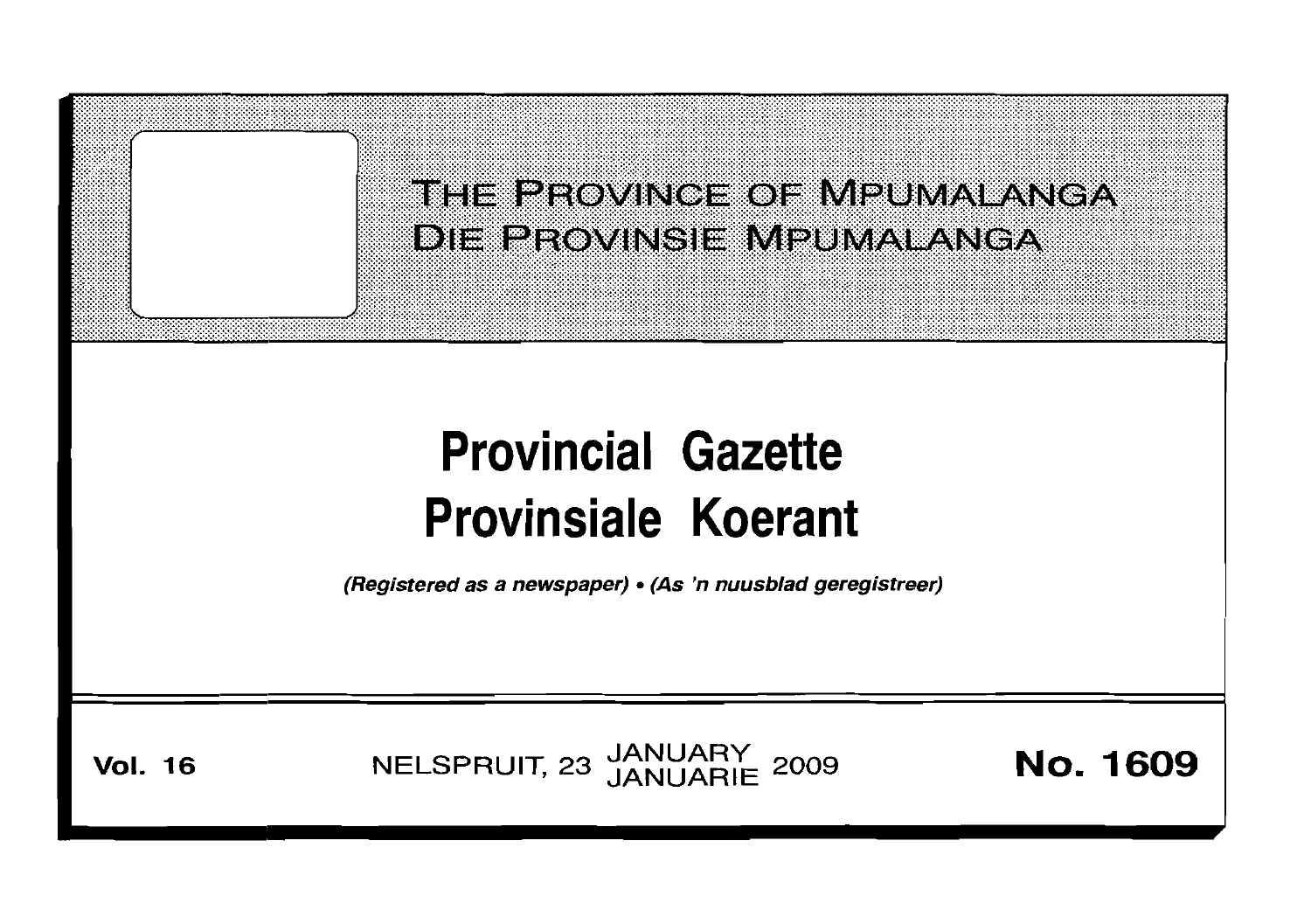No.

# **CONTENTS • INHOUD**

*Page Gazette* No. No.

> 20 1609 1609

#### **GENERAL NOTICES· ALGEMENE KENNISGEWINGS**

| з              |                                                                                                                 | 8  | 1609 |
|----------------|-----------------------------------------------------------------------------------------------------------------|----|------|
| з              |                                                                                                                 | 8  | 1609 |
| 4              |                                                                                                                 | 8  | 1609 |
| 4              |                                                                                                                 | 9  | 1609 |
| 5              | Town-planning and Townships Ordinance (15/1986): Establishment of township: Nelspruit Extension 59              | 9  | 1609 |
| 5              |                                                                                                                 | 10 | 1609 |
| 6              |                                                                                                                 | 10 | 1609 |
| 6              |                                                                                                                 | 10 | 1609 |
| 7              |                                                                                                                 | 11 | 1609 |
| 7              |                                                                                                                 | 11 | 1609 |
| 8              |                                                                                                                 | 11 | 1609 |
| 9              | Town-planning and Townships Ordinance (15/1986): Establishment of township: Barberton Extension 13              | 12 | 1609 |
| 9              |                                                                                                                 | 13 | 1609 |
| 10             |                                                                                                                 | 13 | 1609 |
| 10             |                                                                                                                 | 14 | 1609 |
| 11             |                                                                                                                 | 14 | 1609 |
| 11             |                                                                                                                 | 14 | 1609 |
| 12             |                                                                                                                 | 15 | 1609 |
| 12             |                                                                                                                 | 15 | 1609 |
| 13             |                                                                                                                 | 15 | 1609 |
| 13             |                                                                                                                 | 15 | 1609 |
| 14             |                                                                                                                 | 16 | 1609 |
| 14             |                                                                                                                 | 16 | 1609 |
| 15             | Town-planning and Townships Ordinance (15/1986): Lydenburg Amendment Scheme 255/1995                            | 16 | 1609 |
| 15             |                                                                                                                 | 17 | 1609 |
| 16             |                                                                                                                 | 17 | 1609 |
| 16             |                                                                                                                 | 18 | 1609 |
| 17             |                                                                                                                 | 18 | 1609 |
| 17             |                                                                                                                 | 18 | 1609 |
|                | <b>LOCAL AUTHORITY NOTICES · PLAASLIKE BESTUURSKENNISGEWINGS</b>                                                |    |      |
| 6              | Town-planning and Townships Ordinance (15/1986): Establishment of Township: Lydenburg Extension 86              | 19 | 1609 |
| 6              | Ordonnansie op Dorpsbeplanning en Dorpe (15/1986): Stigting van dorp: Lydenburg-uitbreiding 86                  | 19 | 1609 |
| 7              |                                                                                                                 | 20 | 1609 |
| $\overline{7}$ |                                                                                                                 | 20 | 1609 |
| 8              |                                                                                                                 | 20 | 1609 |
| 9              | Town-planning and Townships Ordinance (15/1986): Thaba Chweu Municipality: Lydenburg Amendment                  | 20 | 1609 |
| 10             | Local Government Ordinance (17/1939): Govan Mbeki Municipality: Permanent closure: Streets and portion of park, |    |      |

11 Ordonnansie op Plaaslike Bestuur (17/1939): Govan Mbeki Munisipaliteit: Permanente sluiting: Park Erf 1472, Emzinoni . 21 1609

Secunda Extension 23 . 11 Local Government Ordinance (17/1939): Govan Mbeki Municipality: Permanent closure: Park Erf 1472, Emzinoni ..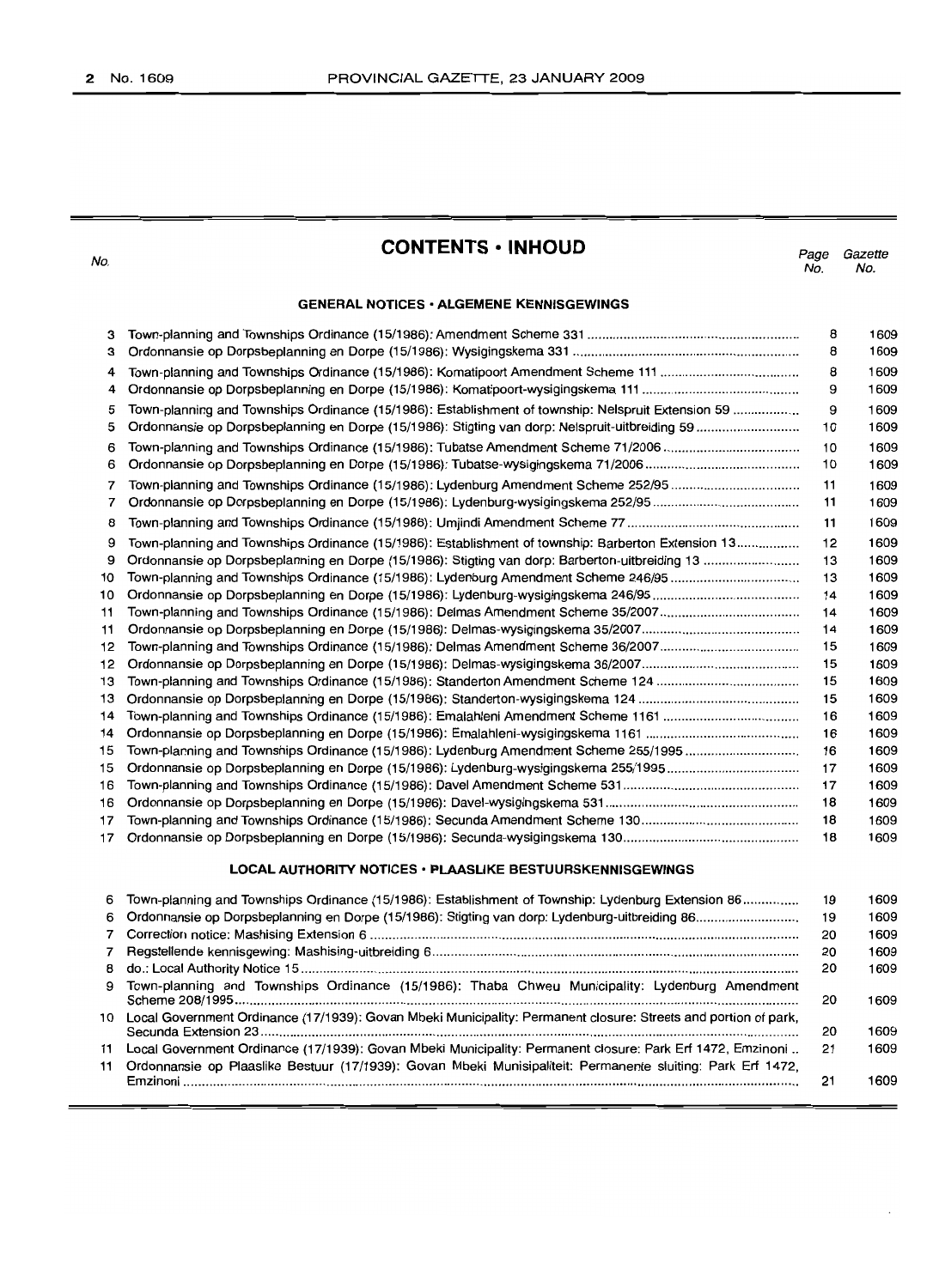| <b>IMPORTANT NOTICE</b>                                                                          |                                                                                |  |  |  |
|--------------------------------------------------------------------------------------------------|--------------------------------------------------------------------------------|--|--|--|
| The                                                                                              |                                                                                |  |  |  |
| <b>Mpumalanga Province Provincial Gazette Function</b>                                           |                                                                                |  |  |  |
| will be transferred to the                                                                       |                                                                                |  |  |  |
| <b>Government Printer</b> in Pretoria                                                            |                                                                                |  |  |  |
| as from 1 April 2005                                                                             |                                                                                |  |  |  |
| <b>NEW PARTICULARS ARE AS FOLLOWS:</b>                                                           |                                                                                |  |  |  |
| <b>Physical address:</b>                                                                         | <b>Postal address:</b>                                                         |  |  |  |
| <b>Government Printing Works</b><br>149 Bosman Street<br>Pretoria                                | Private Bag X85<br>Pretoria<br>0001                                            |  |  |  |
| New contact persons: Louise Fourie Tel.: (012) 334-4686<br>Mrs H. Wolmarans Tel.: (012) 334-4591 |                                                                                |  |  |  |
| Fax number:<br>$(012)$ 323-8805                                                                  |                                                                                |  |  |  |
| E-mail address:<br>hester.wolmarans@gpw.gov.za<br>louise.fourie@gpw.gov.za                       |                                                                                |  |  |  |
| <b>Contact persons for subscribers:</b>                                                          |                                                                                |  |  |  |
|                                                                                                  | Mrs S. M. Milanzi Tel.: (012) 334-4734<br>Mrs J. Wehmeyer Tel.: (012) 334-4753 |  |  |  |

Fax (012) 323-9574

This phase-in period is to commence from **18 March 2005** (suggest date of advert) and notice comes into operation as from **1 April 2005.**

Subscribers and all other stakeholders are advised to send their advertisements directly to the **Government Printing Works,** two weeks before the 1st April 2005

> In future, adverts have to be paid in advance before being published in the Gazette.

**AWIE VAN ZYL** Advertising Manager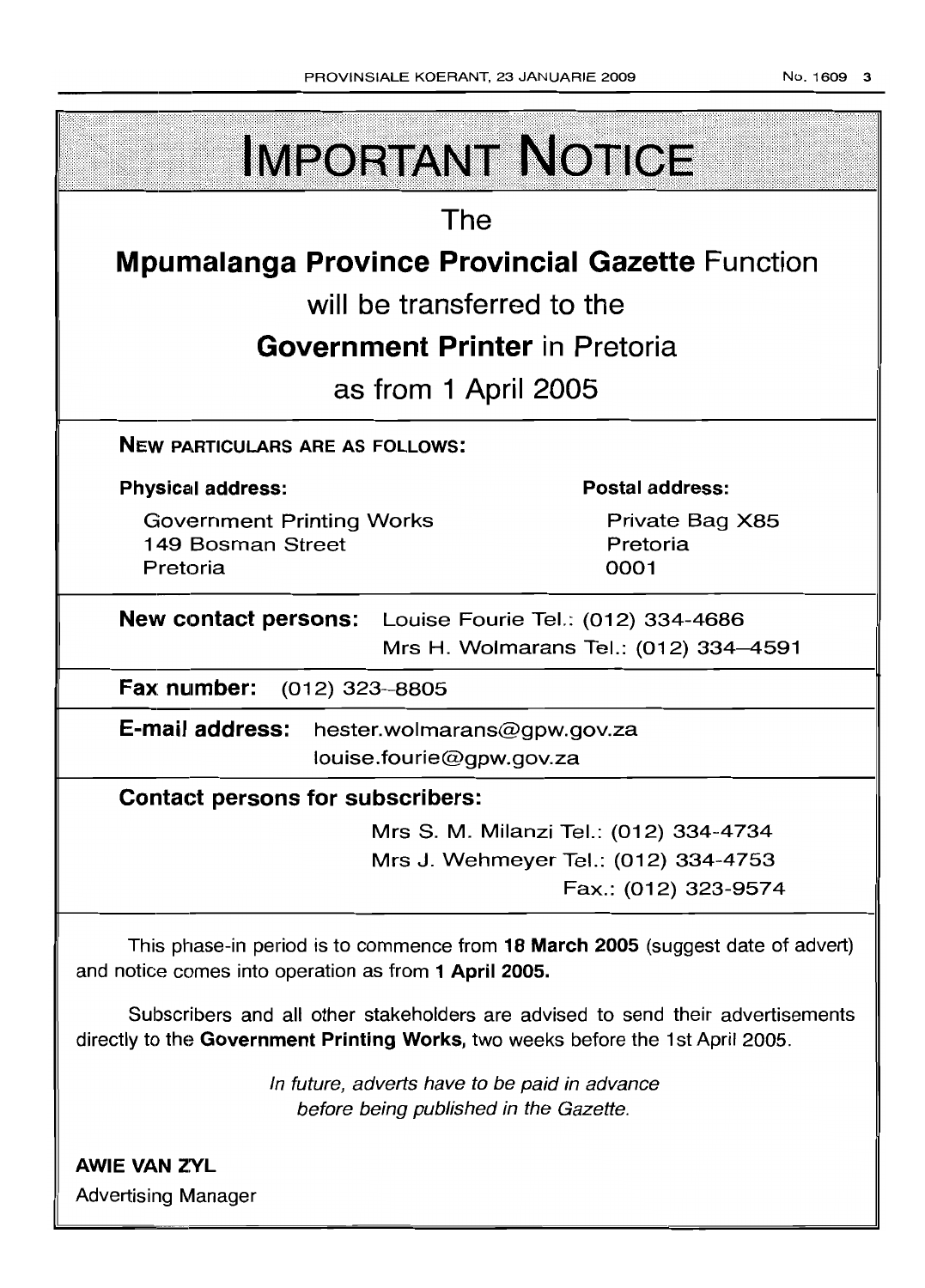|                                                                                                                                       | IT IS THE CLIENTS RESPONSIBILITY TO ENSURE THAT THE CORRECT AMOUNT IS PAID<br>AT THE CASHIER OR DEPOSITED INTO THE GOVERNMENT PRINTING WORKS BANK<br>ACCOUNT AND ALSO THAT THE REQUISITION/COVERING LETTER TOGETHER WITH<br>THE ADVERTISEMENTS AND THE PROOF OF DEPOSIT REACHES THE GOVERNMENT<br>PRINTING WORKS IN TIME FOR INSERTION IN THE PROVINCIAL GAZETTE.<br>NO ADVERTISEMENTS WILL BE PLACED WITHOUT PRIOR PROOF OF PRE-PAYMENT.<br>$\frac{1}{4}$ page R 187.37<br>Letter Type: Arial<br><b>Size: 10</b><br>Line Spacing: At:<br>Exactly<br>11pt |
|---------------------------------------------------------------------------------------------------------------------------------------|-----------------------------------------------------------------------------------------------------------------------------------------------------------------------------------------------------------------------------------------------------------------------------------------------------------------------------------------------------------------------------------------------------------------------------------------------------------------------------------------------------------------------------------------------------------|
| <b>A PRICE</b><br><b>INCREASE OF</b><br><b>8,5% WILL BE</b><br><b>EFFECTIVE ON</b><br><b>ALL TARIFFS</b><br><b>FROM</b><br>1 MAY 2008 | $\frac{1}{4}$ page R 374.75<br>Letter Type: Arial<br>Size: 10<br>Line Spacing: At:<br>Exactly<br>11pt                                                                                                                                                                                                                                                                                                                                                                                                                                                     |
|                                                                                                                                       | R 562.13<br>$\frac{1}{4}$ page<br>Letter Type: Arial<br>Size: 10<br>Line Spacing: At:<br>Exactly<br>11pt                                                                                                                                                                                                                                                                                                                                                                                                                                                  |
|                                                                                                                                       | $\frac{1}{4}$ page R 749.50<br>Letter Type: Arial<br>Size: 10<br>Line Spacing: At:<br>Exactly<br>11pt                                                                                                                                                                                                                                                                                                                                                                                                                                                     |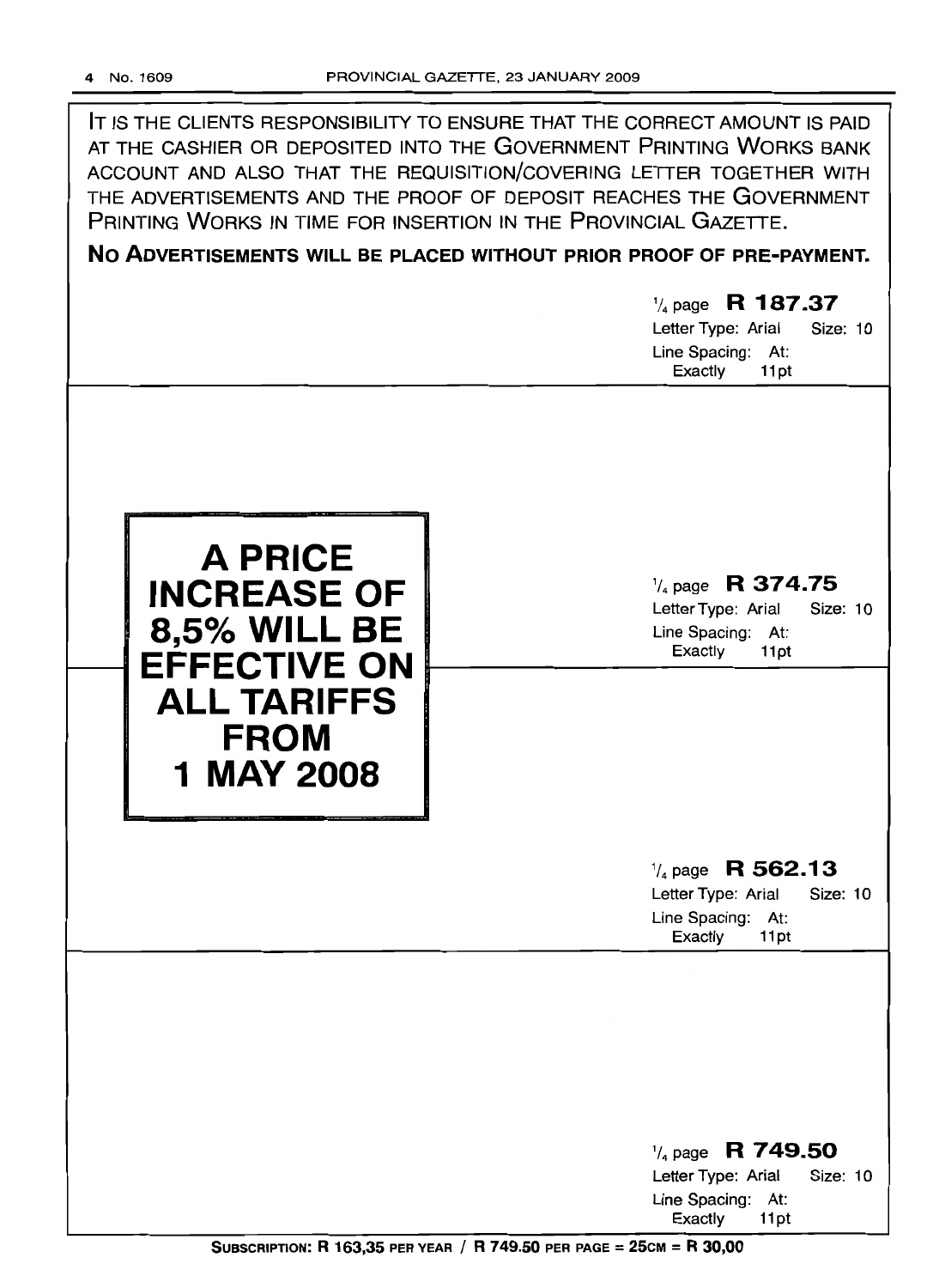

# **CONDITIONS FOR PUBLICATION OF NOTICES**

# **CLOSING TIMES FOR THE ACCEPTANCE OF NOTICES**

- 1. (1) The Mpumalanga Province Provincial Gazette is published every week on Friday, and the closing time for the acceptance of notices which have to appear in the Mpumalanga Province Provincial Gazette on any particular Friday, is **15:00 two weeks prior to the publication date.** Should any Friday coincide with a public holiday, the publication date remains unchanged. However, the closing date for acceptance of advertisements moves backwards accordingly, in order to allow for ten working days prior to the publication date.
	- (2) The date for the publication of a **separate** Mpumalanga Province Provincial Gazette is negotiable.
- 2 (1) Copy of notices received **after closing time** will be held over for publication in the next Mpumalanga Province Provincial Gazette.
	- (2) Amendment or changes in copy of notices cannot be undertaken unless instructions are received **before 10:00 on Thursdays.**
	- (3) Copy of notices for publication or amendments of original copy can not be accepted over the telephone and must be brought about by letter, by fax or by hand. The Government Printer will not be liable for any amendments done erroneously.
	- (4) In the case of cancellations a refund of the cost of a notice will be considered only if the instruction to cancel has been received on or before the stipulated closing time as indicated in paragraph 2 (2)

# **APPROVAL OF NOTICES**

3 In the event where a cheque, submitted by an advertiser to the Government Printer as payment, is dishonoured, then the Government Printer reserves the right to refuse such client further access to the Mpumalanga Province Provincial Gazette untill any outstanding debts to the Government Printer is settled in full

# **THE GOVERNMENT PRINTER INDEMNIFIED AGAINST LIABILITY**

- 4. The Government Printer will assume no liability in respect of-
	- (1) any delay in the publication of a notice or publication of such notice on any date other than that stipulated by the advertiser;
	- (2) erroneous classification of a notice, or the placement of such notice in any section or under any heading other than the section or heading stipulated by the advertiser;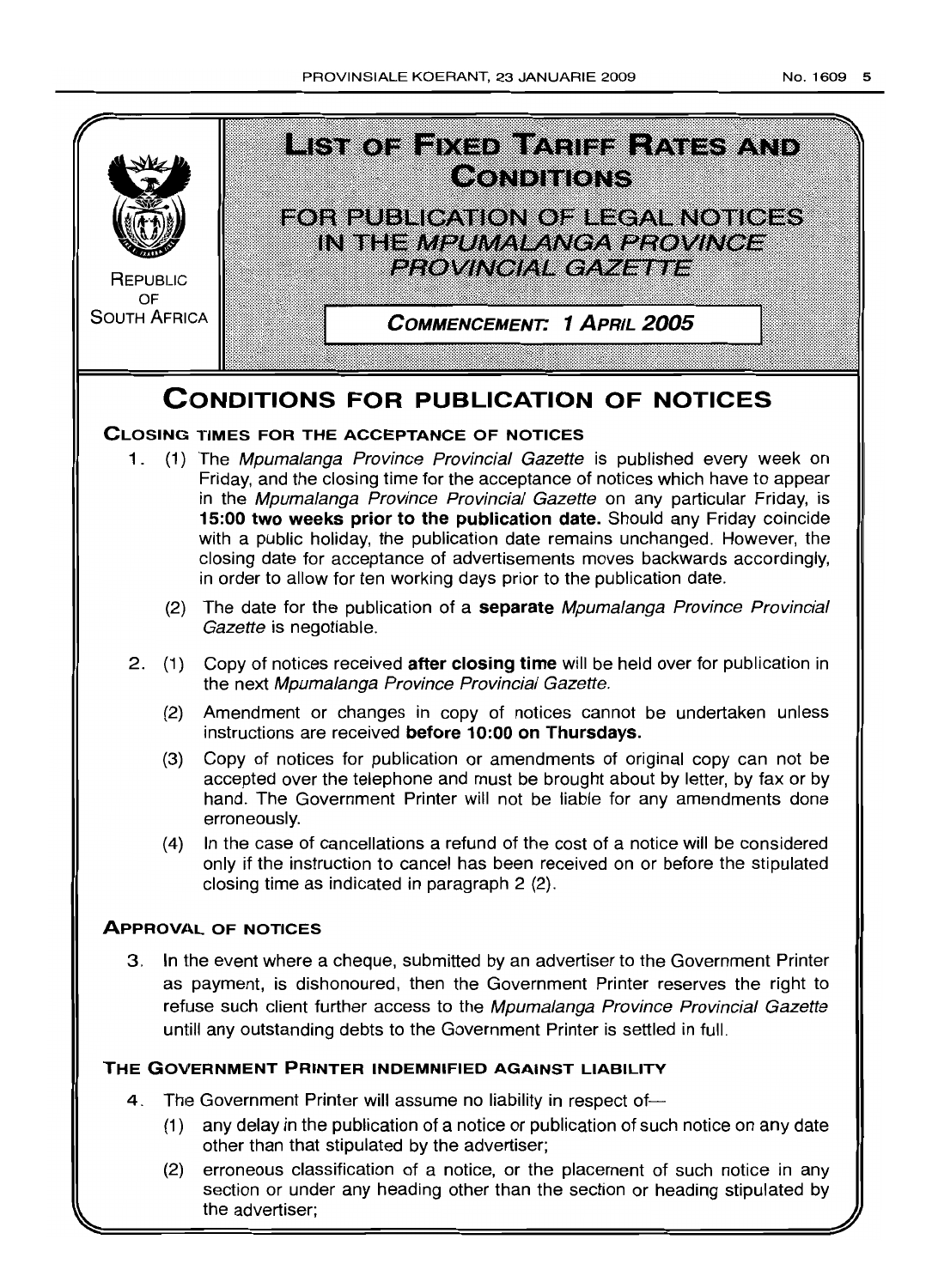*r*

(3) any editing, revision, omission, typographical errors or errors resulting from faint or indistinct copy.

# LIABILITY OF ADVERTISER

5. Advertisers will be held liable for any compensation and costs arising from any action which may be instituted against the Government Printer in consequence of the publication of any notice.

# **COPY**

- 6. Copy of notices must be typed on one side of the paper only and may not constitute part of any covering letter or document.
- 7. At the top of any copy, and set well apart from the notice, the following must be stated:

Where applicable

- (1) The heading under which the notice is to appear.
- (2) The cost of publication applicable to the notice, in accordance with the "Word Count Table".

# PAYMENT OF COST

- 9. With effect from 1 April 2005 no notice will be accepted for publication unless the cost of the insertion(s) is prepaid in CASH or by CHEQUE or POSTAL ORDERS. It can be arranged that money can be paid into the banking account of the Government Printer, in which case the deposit slip accompanies the advertisement before publication thereof.
- 10. (1) The cost of a notice must be calculated by the advertiser in accordance with the word count table.
	- (2) Where there is any doubt about the cost of publication of a notice, and in the case of copy, an enquiry, accompanied by the relevant copy, should be addressed to the Advertising Section, Government Printing Works, Private Bag X8S, Pretoria, 0001 [Fax: (012) 323-8805], before publication.
- 11. Overpayment resulting from miscalculation on the part of the advertiser of the cost of publication of a notice will not be refunded, unless the advertiser furnishes adequate reasons why such miscalculation occurred. In the event of underpayments, the difference will be recovered from the advertiser, and the notice(s) will not be published until such time as the full cost of such publication has been duly paid in cash or by cheque or postal orders, or into the banking account.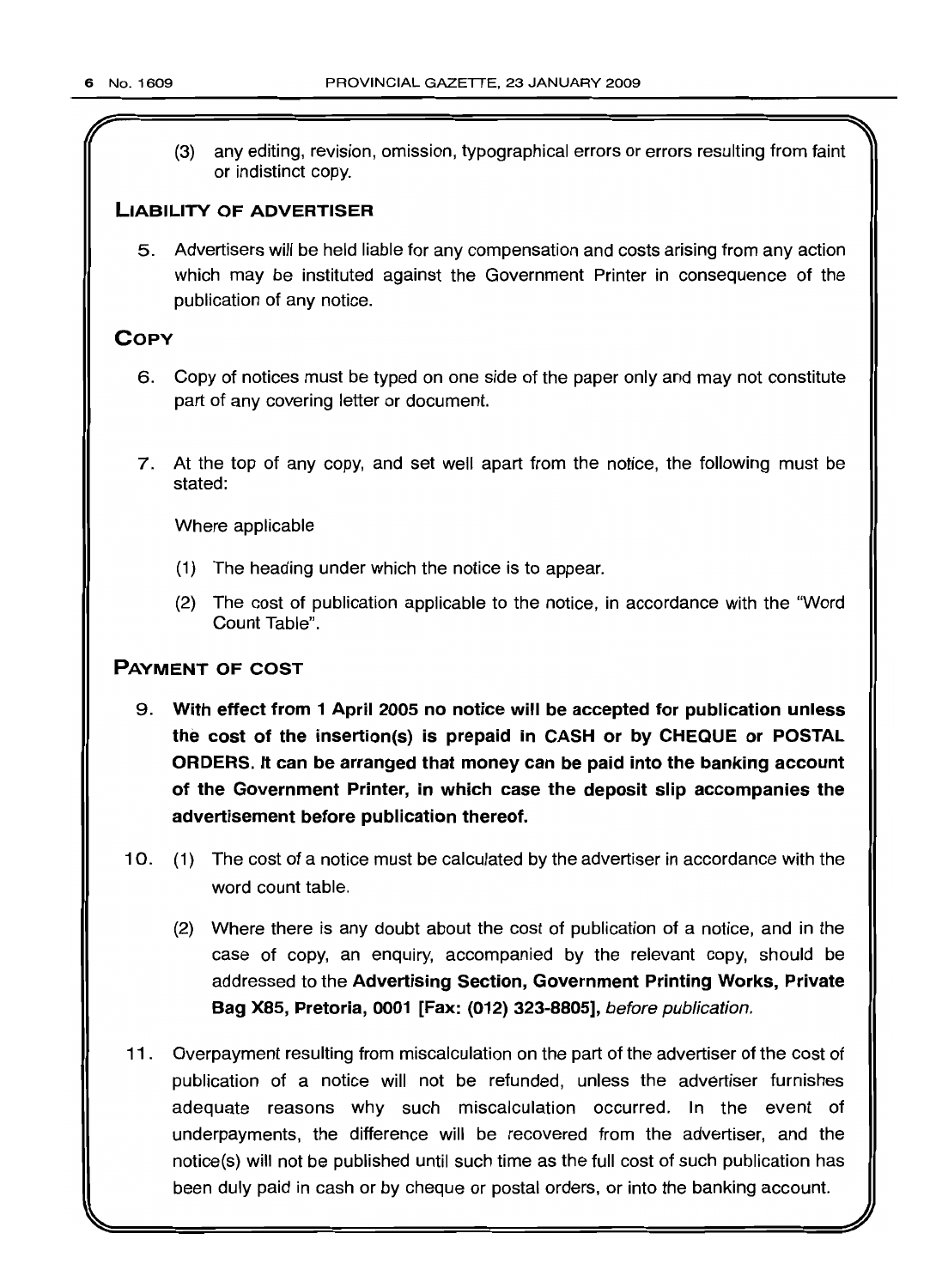- 12. In the event of a notice being cancelled, a refund will be made only if no cost regarding the placing of the notice has been incurred by the Government Printing Works.
- 13. The Government Printer reserves the right to levy an additional charge in cases where notices, the cost of which has been calculated in accordance with the Word Count Table, are subsequently found to be excessively lengthy or to contain overmuch or complicated tabulation.

# PROOF OF PUBLICATION

14. Copies of the Mpumalanga Province Provincial Gazette which may be required as proof of publication, may be ordered from the Government Printer at the ruling price. The Government Printer will assume no liability for any failure to post such Mpumalanga Province Provincial Gazette(s) or for any delay in despatching it/them.

# **GOVERNMENT PRINTERS BANK ACCOUNT PARTICULARS**

Bank: ABSA

BOSMAN STREET

Account No.: 4057114016

Branch code: 632005

Reference No.: 00000047

Fax No.: (012) 323 8805

# Enquiries:

| Mrs. L. Fourie    | Tel.: (012) 334-4686 |
|-------------------|----------------------|
| Mrs. H. Wolmarans | Tel.: (012) 334-4591 |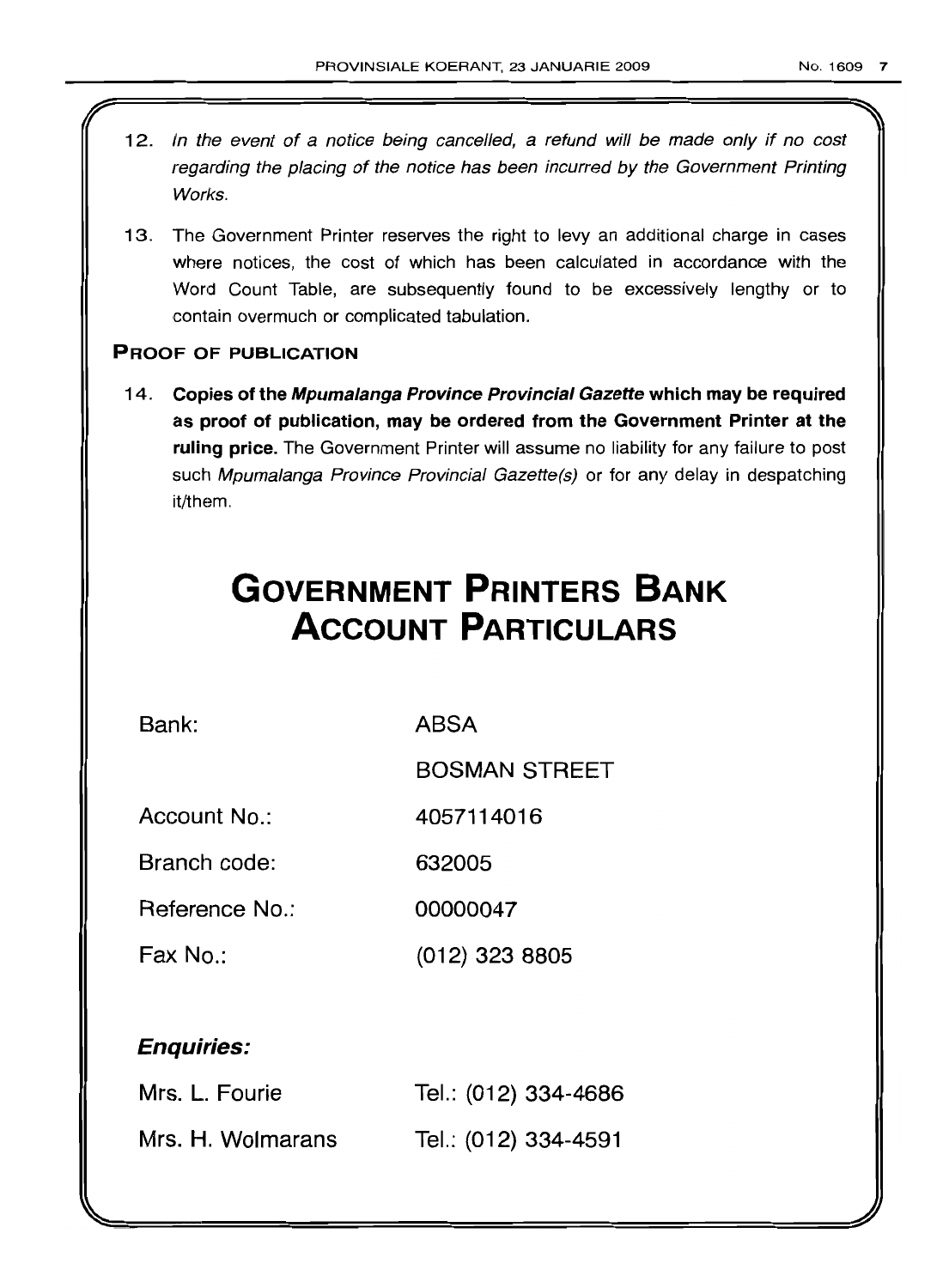# **GENERAL NOTICES • ALGEMENE KENNISGEWINGS**

#### **NOTICE 3 OF 2009**

SCHEDULE 8

[Regulation 11 (2)]

NOTICE OF APPLICATION FOR AMENDMENT OF TOWN-PLANNING SCHEME IN TERMS OF SECTION 56 (1) (b) (i) OF THE TOWN-PLANNING AND TOWNSHIPS ORDINANCE, 1986 (ORDINANCE 15 OF 1986)

#### **AMENDMENT SCHEME** 331

I, Johannes Jacobus Meiring, being the authorized agent of the owner of Portion 2 of Erf 263, Township of Middelburg, hereby give notice in terms of section 56 (1) (b) (i) of the Town-planning and Townships Ordinance, that I have applied to the Steve Tshwete Local Municipality for the amendment of the town-planning scheme known as Steve Tshwete Town-planning Scheme, 2004, by the rezoning of the property described above, situated on Joubert Street "Residential 1" to "Business 4".

Particulars of the application will lie for inspection during normal office hours at the office of the Town Secretary, Room C314, Municipal Building, Middelburg, for a period of 28 days from 16 January 2009.

Objections to or representations in respect of the application must be lodged with or made in writing to the Secretary at the above address or at P O Box 14, Middelburg, 1050, within a period of 28 days from 16 January 2009.

Address of agent: Johan Meiring, Professional Land Surveyor, P O Box 442, Middelburg, 1050.

#### **KENNISGEWING 3 VAN 2009**

**• •**

BYLAE 8

[Regulasie 11 (2)]

KENNISGEWING VAN AANSOEK OM WYSIGING VAN DORPSBEPLANNINGSKEMA INGEVOLGE ARTIKEL 56 (1) (b) (i) VAN DIE ORDONNANSIE OP DORPSBEPLANNING EN DORPE, 1986 (ORDONNANSIE 15 VAN 1986)

#### **WYSIGINGSKEMA** 331

Ek, Johannes Jacobus Meiring, synde die gemagtigde agent van die eienaar van Gedeelte 2 van Erf 263, Middelburg Dorp, gee hiermee ingevolge artikel 56 (1) (b) (i) van die Ordonnansie op Dorpsbeplanning en Dorpe, kennis dat ek by die Steve Tshwete Plaaslike Munisipaliteit aansoek gedoen het om die wysiging van die dorpsbeplanningskema bekend as Steve Tshwete-dorpsbeplanningskema, 2004, deur die hersonering van die eiendom hierbo beskryf, qelee te Joubertstraat van "Residensieel 1" na "Besigheid 4".

Besonderhede van die aansoek lê ter insae gedurende gewone kantoorure by die kantoor van die Stadsekretaris, Kamer C314, Munisipale Gebou, Middelburg, vir 'n tydperk van 28 dae vanaf 16 Januarie 2009.

Besware of vertoë ten opsigte van die aansoek moet binne 'n tydperk van 28 dae vanaf 16 Januarie 2009 skriftelik by of tot die Sekretaris by bovermelde adres of by Posbus 14, Middelburg, 1050, ingedien of gerig word.

Adres van agent: Johan Meiring, Professionele Landmeter, Posbus 442, Middelburg, 1050.

16-23

#### **NOTICE 4 OF 2009**

#### **KOMATIPOORT AMENDMENT SCHEME 111**

NOTICE OF APPLICATION FOR THE AMENDMENT OF THE TOWN-PLANNING SCHEME IN TERMS OF SECTION 56 (1) (b) (i) OF THE TOWN-PLANNING AND TOWNSHIPS ORDINANCE, 1986 (ORDINANCE 15 OF 1986)

We, Nuplan Development Planners, being the authorised agent of the new intended owner of Erven 426 to 430, Komatipoort Extension 1, hereby gives notice in terms of section 56 (1) (b) (i) of the Town-planning and Townships Ordinance, 1986 (Ordinance 15 of 1986), that we have applied to the Nkomazi Local Municipality for the amendment of the town-planning scheme known as the Komatipoort Town-planning Scheme, 1992, by the rezoning of the property described above, situated on the corner of Wildebees Way and Bok Street, from "Residential 1" to "Residential 3" with a specified FAR.

Particulars of the application will lie for inspection during normal office hours at the office of the Acting Head of the Department, Nkomazi Municipal Works, situated alongside Opdraend Street, Malelane, for a period of 28 days from 16 January 2009.

Objections to, or representations in respect of the application must be lodged with or made in writing to the Acting Head of the Department at the above address or at Nkomazi Local Municipality, Private Bag X101, Malelane, 1320, within a period of 28 days from 16 January 2009 (no later than 13 February 2009).

Address of agent: Nuplan Development Planners, PO Box 2555, Nelspruit, 1200. Tel: (013) 752-3422. Fax: (013) 752-5795. E-mail: nuplan@mweb.co.za Ref: BLAN-WS-007.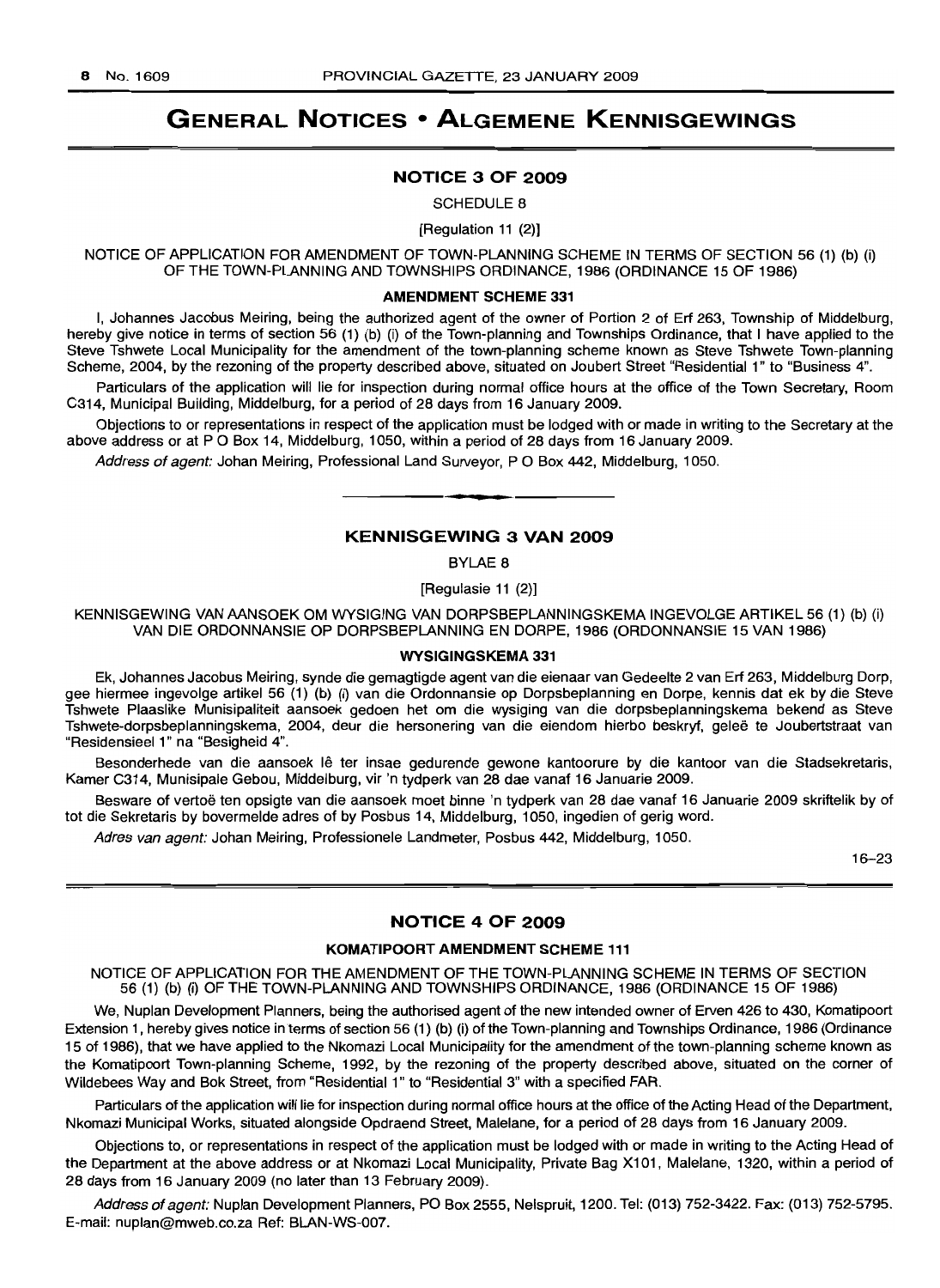#### **KENNISGEWING 4 VAN 2009**

#### **KOMATIPOORT-WYSIGINGSKEMA 111**

KENNISGEWING VAN AANSOEK OM WYSIGING VAN DORPSBEPLANNINGSKEMA INGEVOLGE ARTIKEL 56 (1) (b) (i) VAN DIE ORDONNANSIE OP DORPSBEPLANNING EN DORPE, 1986 (ORDONNANSIE 15 VAN 1986)

Ons, Nuplan Development Planners, synde die gemagtigde agent van die voornemende eienaar van Erwe 426 tot 430, Komatipoort Uitbreiding 1, gee hiermee ingevolge artikel 56 (1) (b) (i) van die Ordonnansie op Dorpsbeplanning en Dorpe, 1986 (Ordonnansie 1*ei* van 1986), kennis dat ons by die Nkomazi Plaaslike Munisipaliteit aansoek gedoen het om die wysiging van die dorpsbeplanningskema, bekend as Komatipoort-dorpsbeplanningskema, 1992, deur die hersonering van die eiendomme hierbo beskryf, geleë op die hoek van Wildebeesweg en Bokstraat, vanaf "Residensieel 1" na "Residensieel 3" met 'n gespesifiseerde VRV.

Besonderhede van bogenoemde aansoek lê ter insae gedurende gewone kantoorure by die kantoor van die Waarnemende Hoof van die Departement, Nkomazi Munisipale Werke, geleë langs Opdraendstraat, Malelane, vir 'n tydperk van 28 dae vanaf 16 Januarie 2009.

Besware teen of vertoë ten opsigte van die aansoek moet binne 'n tydperk van 28 dae vanaf 16 Januarie 2009 (nie later as 13 Februarie 2009), skriftelik by of tot die Munisipale Bestuurder by bovermelde adres of Nkomazi Plaaslike Munisipaliteit, Privaatsak X101, Malelane, 1320, ingedien of gerig word.

Adres van agent: Nuplan Development Planners, Posbus 2555, Nelspruit, 1200. Tel: (013) 752-3422. Faks: (013) 752-5795. E-mail: nuplan@mweb.co.za Verw: BLAN-WS-007.

16-23

#### **NOTICE 5 OF 2009**

#### APPLICATION FOR TOWNSHIP ESTABLISHMENT

NOTICE OF APPLICATION FOR THE ESTABLISHMENT OF A TOWNSHIP IN TERMS OF CHAPTER IV, SECTION 96 OF THE TOWN-PLANNING AND TOWNSHIPS ORDINANCE, 1986 (ORDINANCE 15 OF 1986)

We, Nuplan Development Planners, being the authorised agent of the registered owner of the properties mentioned hereunder, hereby gives notice in terms of section 96 of the Town-planning and Townships Ordinance, 1986 (Ordinance 15 of 1986), that we have applied to the Mbombela Local Municipality for the establishment of the township Nelspruit Extension 59, situated on Portion 39 and Portion 85 (portion of Portion 38) of the farm Nelspruit 312-JT, as set out in the Annexure hereto.

Particulars of this application will lie for inspection during normal office hours at the office of the Municipal Manager, Mbombela Local Municipality, Department of Urban and Rural Management, Room 205, Second Floor, Civic Centre, Nel Street, Nelspruit, 1200, for a period of 28 days from 16 January 2009.

Objections to or representations in respect of the application must be lodged with or made in writing and in duplicate to the above-mentioned address or to the Municipal Manager at PO Box 45, Nelspruit, 1200, within a period of 28 days from 16 January 2009 (no later than 13 February 2009).

It must be noted that the approval of the application for township establishment may imply the amendment of the Mbombela Spatial Development Framework, 2006/2007, to provide for the proposed township, also retaining the designation for ''Tourism and Accommodation".

#### **ANNEXURE**

#### Name of township: **Nelspruit Extension** 59.

Total number of erven: 2.

Land use and number of erven: "Special" for purposes of, inter alia, a show society, exhibition purposes, community purposes, recreation and entertainment, tourism and accommodation uses, and related and subservient uses: 2.

Property description: Portion 39 and Portion 85 (portion of Portion 38) of the farm Nelspruit 312-JT.

Locality of proposed township: The proposed township is situated in Nelspruit, west adjoining the R40, known as the Nelspruit Show Grounds.

Name of applicant: The Trustees of the Lowveld Show Society.

Address of agent: Nuplan Development Planners, P.O. Box 2555, Nelspruit, 1200. Tel: (013) 752-3422. Fax: (013) 752-5795. Reference No. LTG-DS-001. E-mail: nuplan@mweb.co.za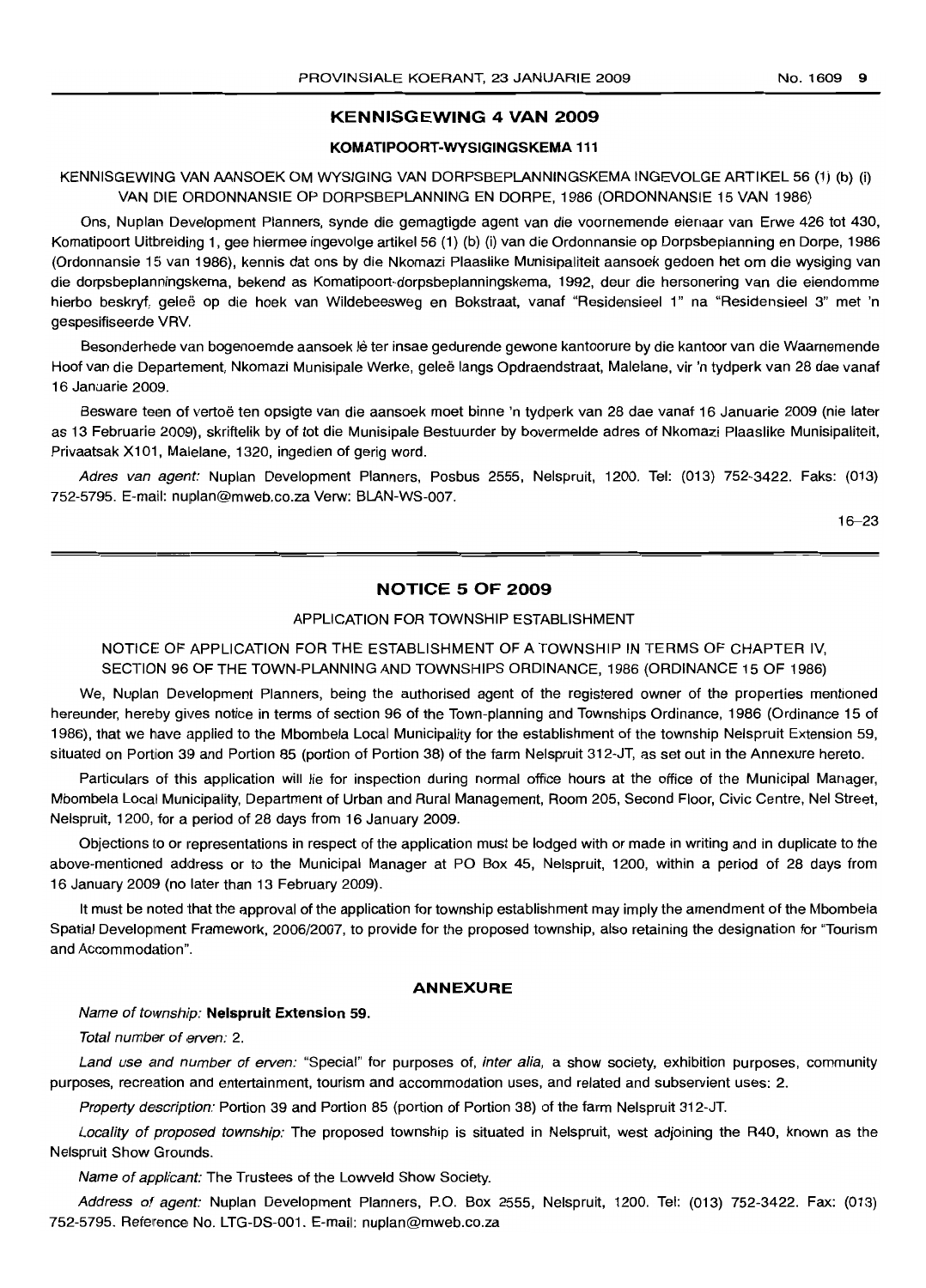#### **KENNISGEWING 5 VAN 2009**

#### AANSOEK OM DORPSTIGTING

#### KENNISGEWING VAN AANSOEK OM DORPSTIGTING INGEVOLGE HOOFSTUK IV, ARTIKEL 96 VAN DIE ORDONNANSIE OP DORPSBEPLANNING EN DORPE, 1986 (ORDONNANSIE 15 VAN 1986)

Ons, Nuplan Development Planners, synde die gemagtigde agent van die geregistreerde eienaar van die eiendomme hieronder vermeld, gee hiermee ingevolge artikel 96 van die Ordonnansie op Dorpsbeplanning en Dorpe, 1986 (Ordonnansie 15 van 1986), kennis dat ons by die Mbombela Plaaslike Munisipaliteit aansoek gedoen het om die dorp Nelspruit Uitbreiding 59 te stig, qelee op Gedeelte 39 van Gedeelte 85 (gedeelte van Gedeelte 38) van die plaas Nelspruit 312-JT, soos vermeld in die Bylae hiertoe.

Besonderhede van bogenoemde aansoek lê ter insae gedurende gewone kantoorure by die Munisipale Bestuurder, Mbombela Plaaslike Munisipaliteit, Departement Stedelike en Landelike Bestuur, Kamer 205, Tweede Vloer, Burgersentrum, Nelstraat, Nelspruit, vir 'n tydperk van 28 dae vanaf 16 Januarie 2009.

Besware teen of vertoë ten opsigte van die aansoek moet binne 'n tydperk van 28 dae vanaf 16 Januarie 2009 (nie later as 13 Februarie 2009), skriftelik en in tweevoud by bovermelde adres of by die Munisipale Bestuurder, Posbus 45, Nelspruit, 1200, ingedien of gerig word.

Kennis moet geneem word dat die goedkeuring van die aansoek om dorpstigting mag impliseer dat die Mbombela Ruimtelike Ontwikkelingsraamwerk, 2006/2007, gewysig mag word om vir die voorgestelde dorp voorsiening te maak, met ook die behoud van die bestaande gebruiksbestemming van "Toerisme en Akkommodasie".

#### **BYLAE**

#### Naam van dorp: **Nelspruit Uitbreiding** 59.

Totale aantal erwe: 2.

Grondgebruike en aantal erwe: "Spesiaal" vir doeleindes van onder andere 'n skougenootskap, uitstallingsdoeleindes, gemeenskapsdoeleindes, -ontspanning en vermaak, toerisme en akkommodasie gebruike, en verwante en ondergeskikte gebruike: 2.

Eiendomsbeskrywing: Gedeeltes 39 en Gedeelte 85 (gedeelte van Gedeelte 2) van die plaas Nelspruit 312-JT.

Ligging van voorgestelde dorp: Die voorgestelde dorp is geleë in Nelspruit, wes en aangrensend aan die R40, bekend as die Nelspruit Skougronde.

Naam van applikant: Die Trustees van die Lowveld Show Society.

Adres van agent: Nuplan Ontwikkelingsbeplanners, Posbus 2555, Nelspruit, 1200. Tel: (013) 752-3422. Faks: (013) 752-5795. Verwysingsno.: LTG-DS-001. E-pos: nuplan@mweb.co.za

16-23

#### **NOTICE 6 OF 2009**

#### **TUBATSE AMENDMENT SCHEME** 71/2006

We, Terraplan Associates, being the authorised agents of the owner of Erf 157, Burgersfort Extension 5, hereby give notice in terms of section 56 (1) (b) (i) and (ii) of the Town-planning and Townships Ordinance, 1986, that we have applied to the Greater Tubatse Local Municipality for the amendment of the town-planning scheme known as the Tubatse Land Use Management Scheme, 2006, by the rezoning of the property described above, situated at 157 Oorbietjie Street, Burgersfort Extension 5 from "Residential 1" to "Residential 3", as primary land use subject to a density of 100 units per hectare (10 units maximum).

Particulars of the application will lie for inspection during normal office hours at the office of the Chief Town Planner, Civic Centre, c/o Kort Street and Sedibeng Street, Burgersfort, 1150, for the period of 28 days from 16-01-2009.

Objections to or representations in respect of the application must be lodged with or made in writing to the Municipal Manager at the above address or at P.O. Box 206, Burgersfort, 1150, within a period of 28 days from 16 January 2009.

Address of agent: Terraplan Associates, PO Box 1903, Kempton Park, 1620. (HS1857.)

#### **KENNISGEWING 6 VAN 2009**

.**-.**

#### **TUBATSE-WYSIGINGSKEMA 71/2006**

Ons, Terraplan Medewerkers, synde die gemagtigde agente van die eienaar van Erf 157, Burgersfort Uitbreiding 5, gee hiermee ingevolge artikel 56 (1) (b) (i) en (ii) van die Ordonnansie op Dorpsbeplanning en Dorpe, 1986, kennis dat ons by die Groter Tubatse Plaaslike Munisipaliteit aansoek gedoen het om die wysiging van die dorpsbeplanningskema bekend as Tubatse Grondgebruik Bestuurskema, 2006, deur die hersonering van die eiendom hierbo beskryf, gelee te Oorbietjiestraat 157, Burgersfort Uitbreiding 5 vanaf "Residensieel 1" na "Residensieel 3", as primere grondgebruik, onderworpe aan 'n digtheid van 100 eenhede per hektaar (10 eenhede maksimum).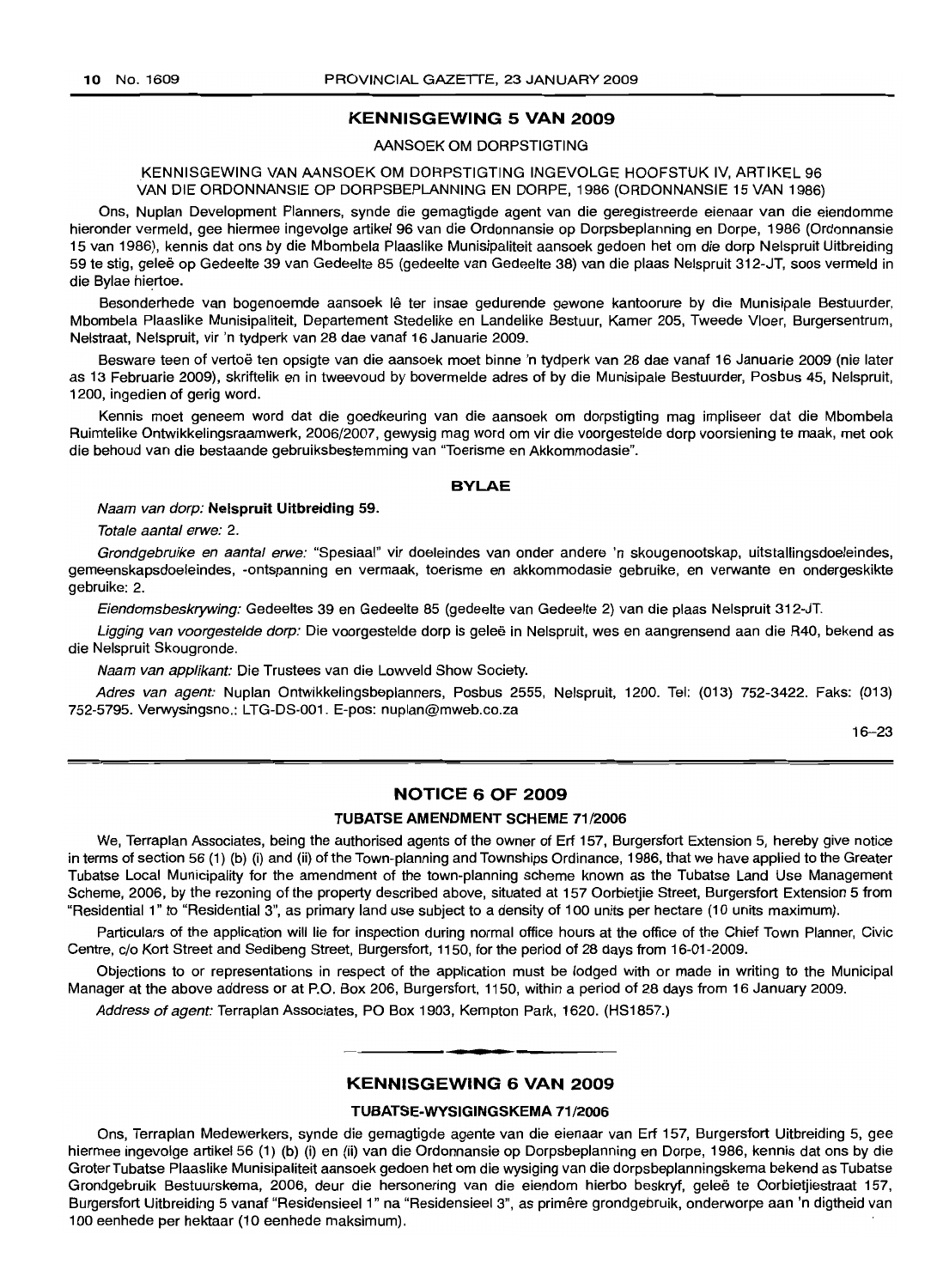Besonderhede van die aansoek lê ter insae gedurende gewone kantoorure by die kantoor van die Munisipale Bestuurder, hoek van Kort- en Sedibengstraat, Burgersfort, 1150, vir 'n tydperk van 28 dae vanaf 16 Januarie 2009.

Besware teen of vertoë ten opsigte van die aansoek moet binne 'n tydperk van 28 dae vanaf 16 Januarie 2009 skriftelik by of tot die Munisipale Bestuurder by bovermelde adres of by Posbus 206, Burgersfort, 1150, ingedien of gerig word.

Adres van agent: Terraplan Medewerkers, Posbus 1903, Kempton Park, 1620. (HS1857.)

16-23

#### **NOTICE 7 OF 2009**

#### **LYDENBURG AMENDMENT SCHEME** 252/95

We, Terraplan Associates, being the authorised agents of the owners of Erven 3035 and 3036, Mashishing Extension 6, hereby give notice in terms of section 28, read with section 56 (1) (b) (i) & (ii) of the Town-planning and Townships Ordinance, 1986, that we have applied to the Thaba Chweu Municipality, Lydenburg Administrative Unit for the amendment of the town-planning scheme known as Lydenburg Town-planning Scheme, 1995, by the rezoning of the properties described above, situated respectively at the corner of Freedom Street and Gwala Street (Erf 3035), Freedom Street and Chris Hani Street (Erf 3036), Mashishing Extension 6 from "Residential 1" and "Public Roads" (Erf 3035) and "Business" to "Residential 1", "Residential 2", "Business 2" and "Public Roads" (Erf 3035) and "Business 2" (Erf 3036).

Particulars of the application will lie for inspection during normal office hours at the office of the Municipal Manager, Thaba Chweu Municipality, Lydenburg Administrative Unit, Sentraal Street, Lydenburg for the period of 28 days from 16/01/2009.

Objections to or representations in respect of the application must be lodged with or made in writing to the Municipal Manager at the above address or at PO Box 61, Lydenburg, 1120, within a period of 28 days from 16/01/2009.

Address of agent: (HS1912) Terraplan Associates, PO Box 1903, Kempton Park, 1520.

#### **KENNISGEWING 7 VAN 2009**

**• •**

#### **LYDENBURG-WYSIGINGSKEMA** 252/95

Ons, Terraplan Medewerkers, synde die gemagtigde agente van die eienaars van Erwe 3035 en 3036, Mashishing Uitbreiding 6, gee hiermee ingevolge artikel 28, saamgelees met artikel 56 (1) (b) (i) & (ii) van die Ordonnansie op Dorpsbeplanning en Dorpe, 1986, kennis dat ons by die Thaba Chweu Munisipaliteit, Lydenburg Administratiewe Eenheid aansoek gedoen het om die wysiging van die dorpsbeplanningskema bekend as Lydenburg-dorpsbeplanningskema, 1995, deur die hersonering van die eiendomme onderskeidelik geleë op die hoek van Freedomstraat en Gwalastraat (Erf 3035), Freedomstraat en Chris Hanistraat (Erf 3036), Mashishing Uitbreiding 6 vanaf "ResidensieeI1" en "Openbare Paaie" (Erf 3035) en "Besigheid" na "Residensieel 1", "Residensieel 2", "Besigheid 2" en "Openbare Paaie" (Erf 3035) en "Besigheid 2" (Erf 3036).

Besonderhede van die aansoek lê ter insae gedurende gewone kantoorure by die kantoor van die Munisipale Bestuurder, Thaba Chweu Munisipaliteit, Lydenburg Administratiewe Eenheid, Sentraalstraat, Lydenburg, vir 'n tydperk van 28 dae vanaf 16/01/2009.

Besware teen of vertoë ten opsigte van die aansoek moet binne 'n tydperk van 28 dae vanaf 16/01/2009 skriftelik by of tot die Munisipale Bestuurder by bovermelde adres of by Posbus 61, Lydenburg, 1120, ingedien of gerig word.

Adres van agent: (HS1912) Terraplan Medewerkers, Posbus 1903, Kempton Park, 1620.

16-23

#### **NOTICE 8 OF 2009**

NOTICE OF THE APPLICATION FOR THE AMENDMENT OF A TOWN-PLANNING SCHEME IN TERMS OF SECTION 56 (1) (b) (i) OF THE TOWN-PLANNING AND TOWNSHIPS ORDINANCE, 1986 (ORDINANCE 15 OF 1986) AND THE APPLICATION FOR PARK CLOSURE IN TERMS OF SECTION 67 OF THE LOCAL GOVERNMENT ORDINANCE, 1939 (ORDINANCE 17 OF 1939) FOR PARK CLOSURE

We Mahlori Development Consultants, being the authorized agent of the owners of the properties mentioned hereunder, hereby give notice in terms of section 56 (1) (b) (i) of the Town-planning and Townships Ordinance, 1986 (Ordinance 15 of 1986) that applications have been submitted to the Umjindi Municipality for the amendment of the town-planning scheme known as Umjindi Town-planning Scheme (2002), by the rezoning of the undermentioned properties and park closure with regard to Erf 406, Emjindini Township, situated in Shongwe Street, Phumula/Long Homes in terms of section 67 of the Local Government Ordinance, 1939 (Ordinance 17 of 1939) for the purpose of amending the Umjindi Town-planning Scheme (2002) respectively.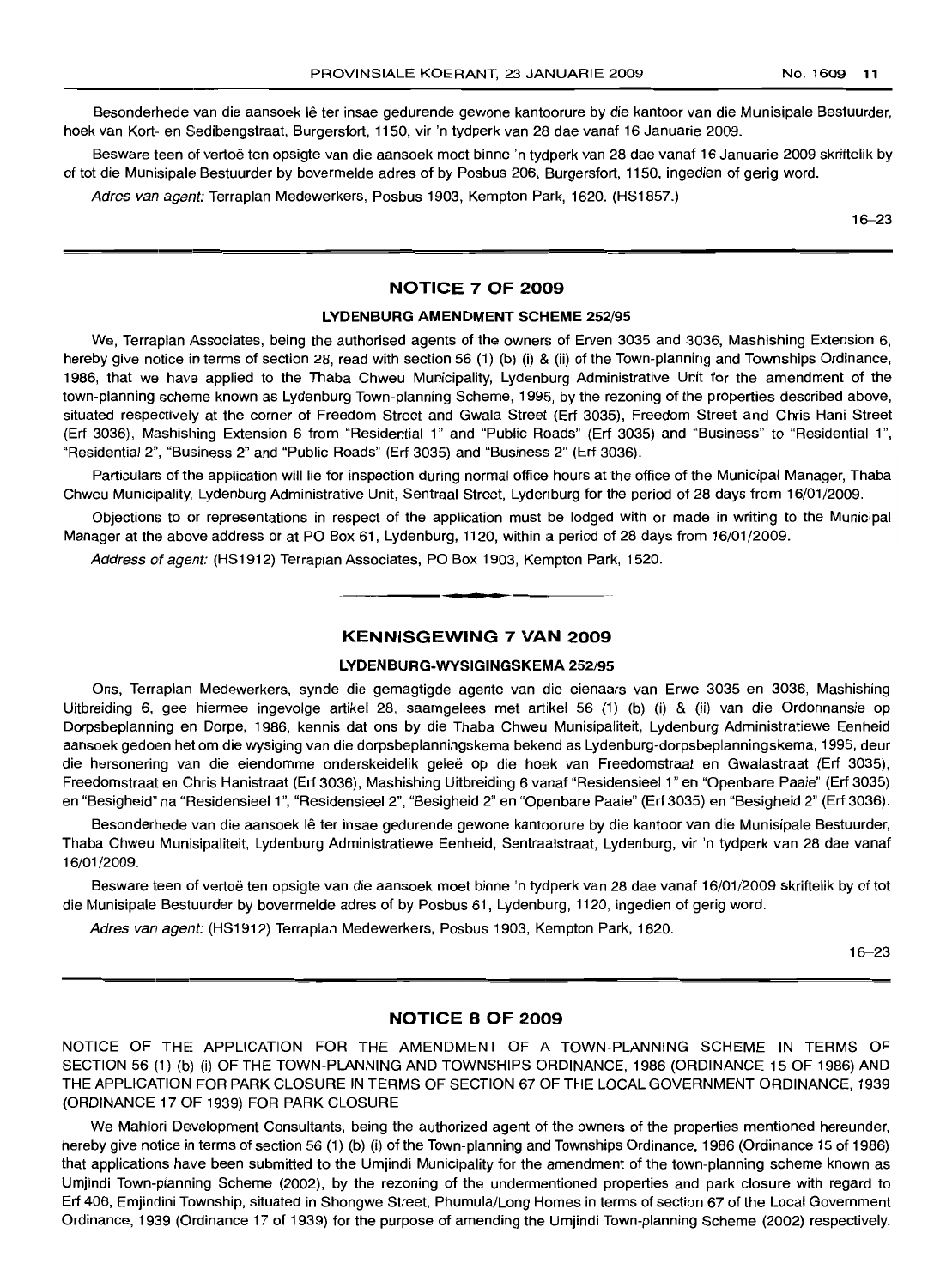#### **UMJINDI AMENDMENT SCHEME** 77

Erf 406, Emjindini Township situated in Shongwe Street, from "Public Open Space" to "Business 1" and a portion of Erf 178, Emjindini Township, situated in Shongwe Street, Phumula/Long Homes from "Municipal" to "Business 1".

Particulars of these applications will lie for inspection during normal office hours at the Office of the Municipal Manager, Umjindi Municipality, General Street, Barberton, 1300, for a period of 28 days from 16 January 2009.

Objections to or representation in respect of the application must be lodged with or made in writing to the Municipal Manager at above mentioned address or at P.O. Box 33, Barberton, 1300, for a period of 28 days from 16 January 2009.

Address of agent: P.O. Box 1321, Nelspruit, 1200. 083 425 5603. **\_.**

#### **NOTICE 8 OF 2009**

SATISO SEKUHLELISWA KWEMTSETFO WEMJINDI WEKUHLELA L1DOLOBHA NGEKWEMTSEFTO SISEKELO LONGU SECTION 56 (1) (b) (i) OF THE TOWN-PLANNING AND TOWNSHIP ORDINANCE, 1986 (ORDINANCE 15 OF 1986) NE SICELO SEKUVALWA KWENDZAWO YEKUDLALELA NGE KWEMTSETFO SISEKELO LONGU SECTION 67 OF THE LOCAL GOVERNMENT ORDINANCE, 1939 (ORDINANCE 17 OF 1939) WEKUVALWA KWETINDZAWO TEKUDLALELA

Tsine Mahlori Development Consultants, lesiniketwe ligunya ngumniyo walendzawo lengentasi, satisa sive ngekwemtsefto sisekelo longu section 56 (1) (b) (i) of the Town-planning and Township Ordinance, 1986 (Ordinance 15 of 1986) kwekutsi sifake sicelo mayelana nekulungisa umtsetfo wamasipala wekuhlela lidolobha, siphindze satitise sive mayela nesicelo lesisifake kumasipala mayelana nekuvalwa kwendzawo yekudlalela lengu standi namba 406 leftolakala amalong homes ngekwemtsefto sisekelo longu section 67 of the Local Government Ordinance, 1939 (Ordinance 17 of 1939) kuze sikhone kulingisa umtsefto wamasipala wekuhlela lidolobha.

#### **UMJINDI AMENDMENT SCHEME 77**

Lendzawo lengustandi namba 406 Emjindini Elokishini leftolakala ku Shongwe Street, emalong homes ilungiswa ngekwemtsefto kwekutsi ingasabi yindzawo yekudlalela kodvwa ibe yindzawo yebhizinisi futsi nencenye yendzawo lengustandi namba 178 Emjindini elokishini leftolakala ku Shongwe Street, emalong homes kwekutsi Ingasabi yindzawo yamasipala ngokwemtsefto kodvwa ibe yindzawo yebhizinisi.

Mininingwane macondzana naleticelo ietifakiwe inftolakala emahhovisini amasipala weMjindi loftolakala kuGeneral street edolobheni, kusekela tingu 16 Bhimbidvwane emnyakeni wa 2009, kute kube ngemalanga langemashumi lamabili nesiphohlongo ngesikhatsi semsebenti.

Lofuna kuphikisana nobe lofuna kuletsa tiphakamiso macondzana naleticelo, akakwente ngekubhalela umphatsi dolobha wamasipala weMjindi ku P.O. Box 33, Barberton, 1300 kungakapheli malanga langemashumi lamabili nesiphohlongo kusekela mhlatingu 16 Bhimbidvwane emnyakeni wa 2009.

Emakheli ebafaki ticelo afsi: P.O. Box 1321, Nelspruit, 1200. 083 425 5603.

16-23

#### **NOTICE 9 OF 2009**

#### NOTICE OF APPLICATION FOR TOWNSHIP ESTABLISHMENT

Notice of application for the establishment of a township in terms of Chapter III, Section 96 of the Town-planning and Townships Ordinance, 1986 (Ordinance 15 of 1986).

We, Woza Nawe Development Planners, on behalf of the registered owner of the properties mentioned hereunder, hereby give notice in terms of section 69 (6) (a) of the Town-planning and Townships Ordinance, 1986 (Ordinance 15 of 1986), that we have applied to the Umjindi Municipality for the establishment of the Township Barberton Extension 13 on the Remainder of Portion 4, Biggar 664-JT and the Remainder of Portion 5, Key 358-JU, as set out in the Annexure.

Particulars of the application will lie for inspection during normal office hours at the office of the Municipal Manager, Umjindi Municipality, General Street, Barberton, for a period of 28 days from 16 January 2009.

Objections to or representations in respect of the application must be lodged with or made in writing to the Municipal Manager at the above address or at P.O. Box 33, Barberton, 1300, within a period of 28 days from 16 January 2009.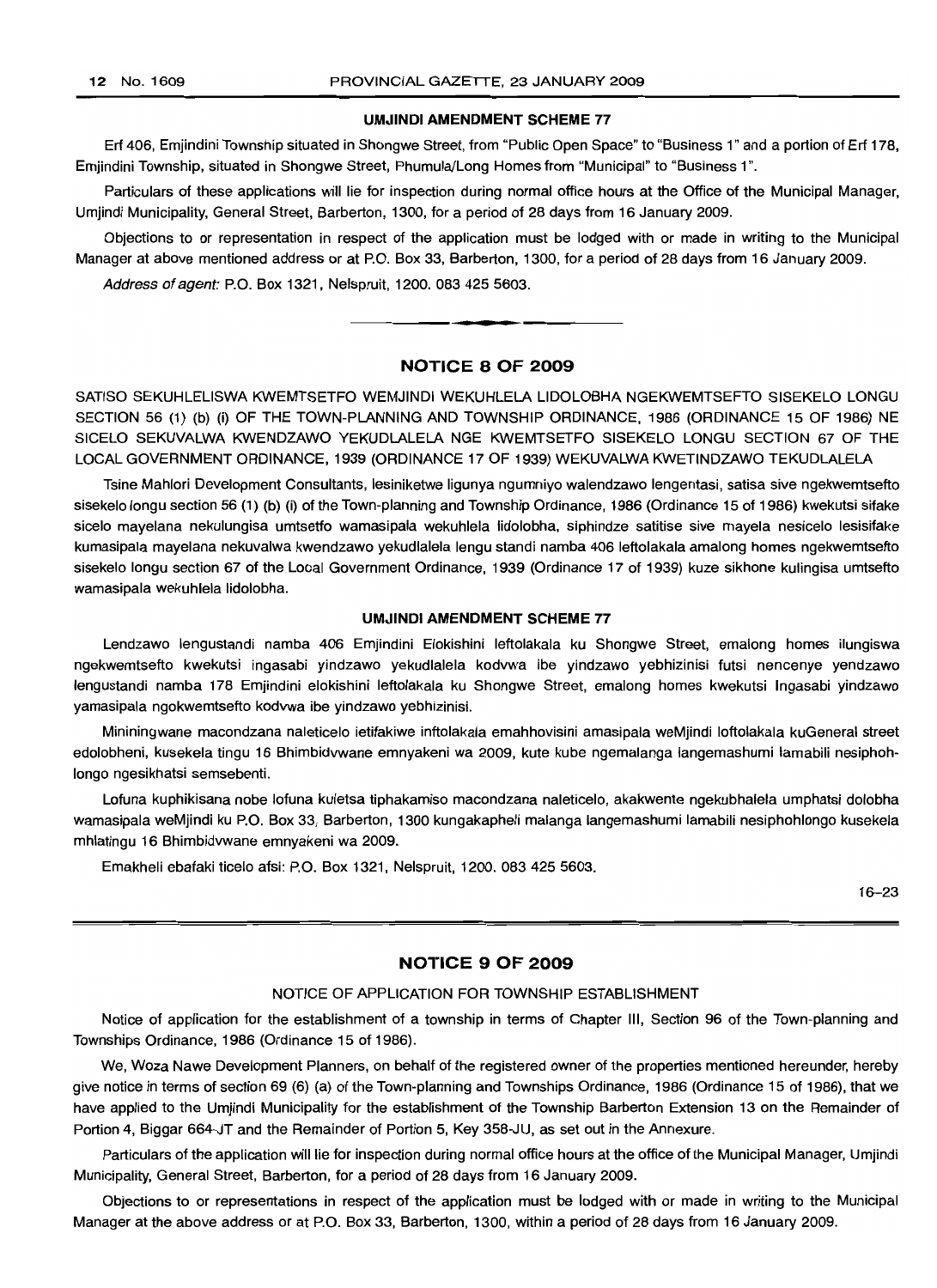#### **ANNEXURE**

#### Name of town: **Barberton Extension** 13.

Total number of erven: 12.

Land uses:

Residential 2: 2 erven;

Business 1: 4 erven; Residential 3: 1 erf;

Special: 3 erven;

Private Open Space: 2 erven.

The application property is situated adjacent to the west of the Nelspruit/Barberton Road (Road P10-1), behind and around Jathira filling station, approximately 1 km north-west of Emjindini Extension 11.

Address of agent: Woza Nawe Development Planners, P.O. Box 7635, Nelspruit, 1200. Tel/Fax: (013) 744-0282. E-mail: wozanawe@rnweb.co.za **. -**

#### **KENNISGEWING 9 VAN 2009**

#### KENNISGEWING VAN AANSOEK OM DORPSTIGTING

Kennisgewing van die aansoek om dorpstigting ingevolge Hoofstuk III, artikel 96 van die Dorpstigting en Dorpe Ordonnansie, 1986 (Ordonnansie 15 van 1986).

Ons, Woza Nawe Development Planners, namens die geregistreerde eienaar van die eiendomme hieronder vermeld, gee hiermee ingevolge artikel 69 (6) (a) van die Ordonnansie op Dorpsbeplanning en Dorpe, 1986 (Ordonnansie 15 van 1986), kennis dat ons by die Umjindi Munisipaliteit aansoek gedoen het om die dorpsgebied Barberton Uitbreiding 13 op Resterende Gedeelte 4, Biggar 664-JT en Resterende Gedeelte 5, Key 358-JU te stig, soos vermeld in die Bylae.

Besonderhede van bogenoemde aansoek lê ter insae gedurende gewone kantoorure by die kantoor van die Munisipale Bestuurder, Umjindi Munisipaliteit, Generaalstraat, Barberton, vir 'n tydperk van 28 dae vanaf 16 Januarie 2009.

Besware teen of vertoë ten opsigte van die aansoek moet binne 'n tydperk van 28 dae vanaf 16 Januarie 2009 skriftelik by die Munisipale Bestuurder by bovermelde adres of by Posbus 33, Barberton, 1300, ingedien of gerig word.

#### **BYLAE**

Naam van dorp: **Barberton Uitbreiding** 13.

Aantal erwe in dorp: 12.

Grondgebruik:

Residensieel 2: 2 erwe.

Besigheid 1: 4 erwe.

Residensieel 3: 1 erf.

Spesiaal: 3 erwe.

Privaat Oop Ruimte: 2 erwe.

Die aansoekperseel is geleë aangrensend die Nelspruit/IBarbertonpad (P10-1) rondom en ten noorde van Jathira vulstasie, ongeveer 1 km noord-wes van Emjindini Uitbreiding 11.

Adres van applikant: Woza Nawe Development Planners, Posbus 7635, Nelspruit, 1200. Tel/Faks: (013) 744-0282. E-pos: wozanawe@mweb.co.za

16-23

#### **NOTICE 10 OF 2009**

#### LYDEN BURG **AMENDMENT SCHEME** 246/95

We, Terraplan Associates, being the authorised agents of the owner of Erven 3932, 3937, 3942 to 3944 and 3946 to 3950, Lydenburg Extension 22, hereby give notice in terms of section 56 (1) (b) (i) and (ii) of the Town-planning and Townships Ordinance, 1986, that we have applied to the Thaba Chweu Municipality, Lydenburg Administrative Unit, for the amendent of the town-planning scheme known as Lydenburg Town-planning Scheme, 1995, by the rezoning of the properties described above, situated on the Lydenburg/De Kuilen Road to the north of Lydenburg Dam from respectively "Special" for such land uses as the local authority may consent to, "Residential 1", "Business 2" and "Special", for private road, and "Private Open Space" to respectively "Residential 1", "Private Open Space" and "Special" for private road purposes.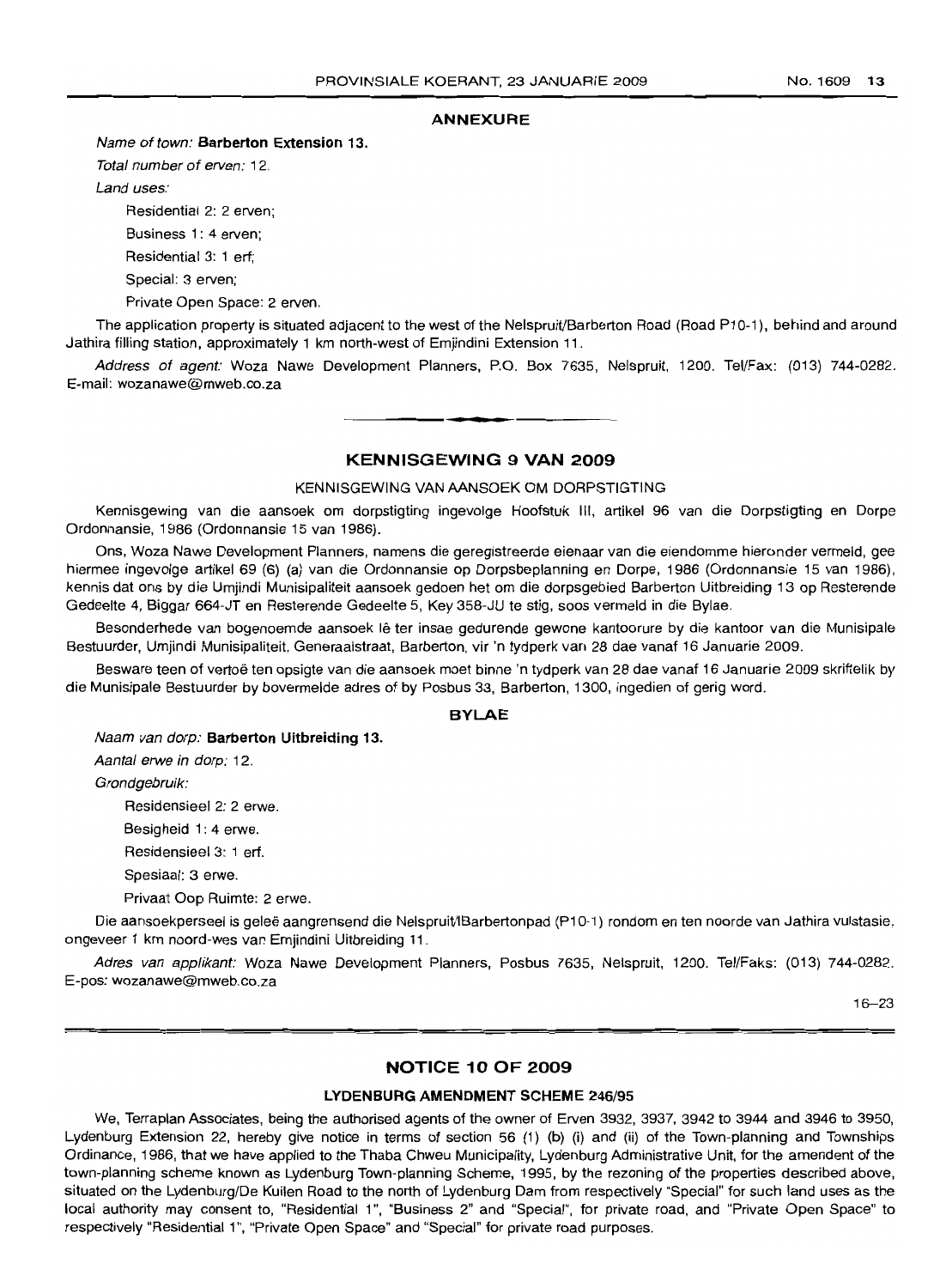Particulars of the application will lie for inspection during normal office hours at the office of the Municipal Manager, Thaba Chweu Municipality, Lydenburg Administrative Unit, Sentraal Street, Lydenburg, for the period of 28 days from 23/01/2009.

Objections to or representations in respect of the application must be lodged with or made in writing to the Municipal Manager at the above address or at PO Box 61, Lydenburg, 1120, within a period of 28 days from 23/01/2009.

Address of agent: (HS1681) Terraplan Associates, PO Box 1903, Kempton Park, 1620.

#### **KENNISGEWING 10 VAN 2009**

**.-**

#### **LYDENBURG·WYSIGINGSKEMA** 246/95

Ons, Terraplan Medewerkers, synde die gemagtigde agente van Erwe 3932, 3937, 3942 tot 3944 en 3946 tot 3950, Lydenburg Uitbreiding 22, gee hiermee ingevolge artikel 56 (1) (b) (i) en (ii) van die Ordonnansie op Dorpsbeplanning en Dorpe, 1986, kennis dat ons by die Thaba Chweu Munisipaliteit, Lydenburg Administratiewe Eenheid, aansoek gedoen het om die wysiging van die dorpsbeplanningskema bekend as Lydenburg-dorpsbeplanningskema, 1995, deur die hersonering van die eiendomme hierbo beskryf, geleë te Lydenburg/De Kuilenweg ten noorde van die Lydenburgdam van onderskeidelik "Spesiaal" vir grondgebruike soos deur die plaaslike owerheid toegestaan, "Residensieel 1", "Besigheid 2", "Spesiaal" vir 'n privaatpad, "Privaat Oopruimte" na onderskeidelik "Residensieel 1", "Privaat Oopruimte" en "Spesiaal" vir 'n privaatpad.

Besonderhede van die aansoek lê ter insae gedurende gewone kantoorure by die kantoor van die Munisipale Bestuurder, Thaba Chweu Munisipaliteit, Lydenburg Administratiewe Eenheid, Sentraalstraat, Lydenburg, vir 'n tydperk van 28 dae vanaf 23/01/2009.

Besware teen of vertoë ten opsigte van die aansoek moet binne 'n tydperk van 28 dae vanaf 23/01/2009, skriftelik by of tot die Munisipale Bestuurder by bovermelde adres of by Posbus 61, Lydenburg, 1120, ingedien of gerig word.

Adres van agent: (HS 1681) Terraplan Medewerkers, Posbus 1903, Kempton Park, 1620.

25-30

#### **NOTICE 11 OF 2009**

#### **DELMAS AMENDMENT SCHEME** 35/2007

We, Terraplan Associates, being the authorised agent of the owner of Holding 31, Sundale Agricultural Holdings, hereby give notice in terms of section 56 (1) (b) (i) and (ii) of the Town-planning and Townships Ordinance, 1986, that we have applied to the Delmas Local Municipality for the amendment of the town-planning scheme known as the Delmas Town-planning Scheme, 2007, by the rezoning of the property described above, situated to the east of the Witbank Road/Nell Street intersection, Sundale Agricultural Holding from "Agricultural" to "Agricultural" with the inclusion of a guest house (1 000 m<sup>2</sup>---maximum of 16 rooms), subject to certain restrictive measures and to the Mpumalanga Provincial Government for the excision of the holding.

Particulars of the application will lie for inspection during normal office hours at the office of the Municipal Manager, Room 2, c/o Samuel Road and Van der Walt Street, Delmas, for the period of 28 days from 23/01/2009.

Objections to or representations in respect of the application must be lodged with or made in writing to the Municipal Manager at the above address or at PO Box 6, Delmas, 2210, within a period of 28 days from 23/01/2009.

Address of agent: (HS1889) Terraplan Associates, PO Box 1903, Kempton Park, 1620.

#### **KENNISGEWING 11 VAN 2009**

E **\_ •**

#### **DELMAS-WYSIGINGSKEMA** 35/2007

Ons, Terraplan Medewerkers, synde die gemagtigde agent van die eienaar van Hoewe 31, Sundale-Iandbouhoewes, gee hiermee ingevolge artikel 56 (1) (b) (i) en (ii) van die Ordonnansie op Dorpsbeplanning en Dorpe, 1986, kennis dat ons by die Delmas Plaaslike Munisipaliteit aansoek gedoen het om die wysiging van die dorpsbeplanningskema, bekend as Delmas-dorpsbeplanningskema, 2007, deur die hersonering van die eiendom hierbo beskryf, gelee net ten ooste van die Witbankpad/Nellstraat-aansluiting, Sundale-Iandbouhoewes vanaf "Landbou" na "Landbou" met die insluiting van 'n gastehuis (1 000 m2-maksimum van 16 kamers) onderworpe aan sekere beperkende voorwaardes asook by die Mpumalanga Provinsiale Regering vir die uitsluiting van die hoewe.

Besonderhede van die aansoek lê ter insae gedurende gewone kantoorure by die kantoor van die Munisipale Bestuurder, Kamer 2, h/v Samuelweg en Van der Waltstraat, Delmas, vir 'n tydperk van 28 dae vanaf 23/01/2009.

Besware teen of vertoë ten opsigte van die aansoek moet binne 'n tydperk van 28 dae vanaf 23/01/2009, skriftelik by of tot die Munisipale Bestuurder by bovermelde adres of by Posbus 6, Delmas, 2210, ingedien of gerig word.

Adres van agent: (HS1889) Terraplan Medewerkers, Posbus 1903, Kempton Park, 1620.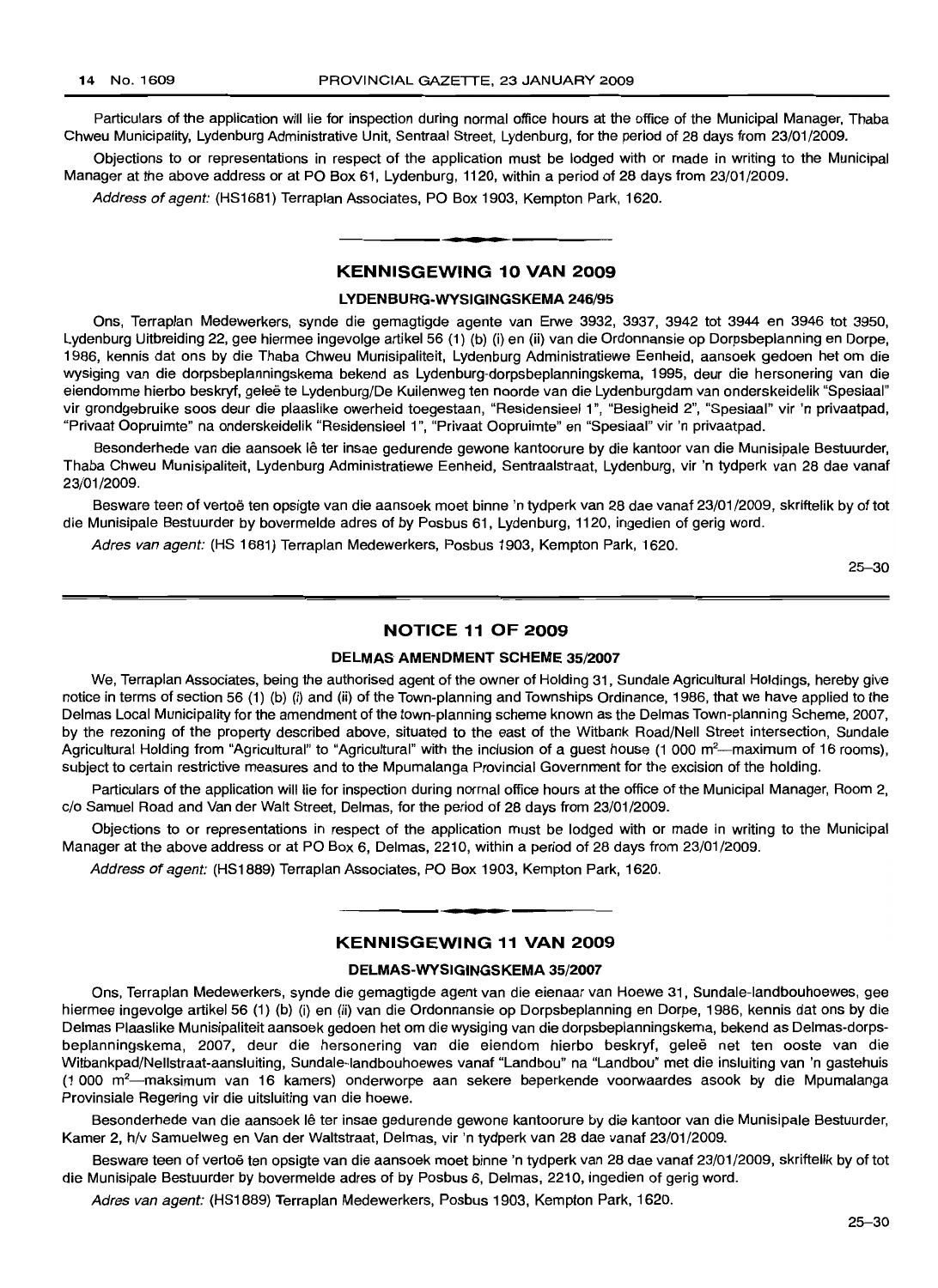### **NOTICE 12 OF 2009**

#### **DELMAS AMENDMENT SCHEME** 36/2007

We, Terraplan Associates, being the authorised agent of the owner of proposed Portions 1 and 2 of Erf 4783, Botleng Extension 4 and proposed Portions 1, 2, 3 and 75 of Erf 4915, Botleng Extension 4, hereby give notice in terms of section 56 (1) (b) (i) and (ii) of the Town-planning and Townships Ordinance, 1986, that we have applied to the Delmas Local Municipality, for the amendment of the town-planning scheme known as the Delmas Town-planning Scheme, 2007, by the rezoning of the properties described above, located adjacent to Mabona Street, Botieng Extension 4 from "Residential 1" to "Residential 2" (Portions 1 and 2, Erf 4783, and Portions 1, 2 and 3 of Erf 4915, Botleng Extension 4) and "Business 1" (Portion 75 of Erf 4915, Botleng Extension 4) respectively.

Particulars of the application will lie for inspection during normal office hours at the office of the Municipal Manager, Room 2, *c/o* Samuel Road and Van der Walt Street, Delmas, for the period of 28 days from 23/01/2009.

Objections to or representations in respect of the application must be lodged with or made in writing to the Municipal Manager at the above address or at PO Box 6, Delmas, 2210, within a period of 28 days from 23/01/2009.

Address of agent: (HS1914) Terraplan Associates, PO Box 1903, Kempton Park, 1620.

#### **KENNISGEWING 12 VAN 2009**

**I •**

#### **DELMAS·WYSIGINGSKEMA** 36/2007

Ons, Terraplan Medewerkers, synde die gemagtigde agent van die eienaar van voorgestelde Gedeeltes 1 en 2 van Erf 4783, Botieng Uitbreiding 4 en voorgestelde Gedeeltes 1, 2, 3 en 75 van Erf 4915, Botleng Uitbreiding 4, gee hiermee ingevolge artikel 56 (1) (b) (i) en (ii) van die Ordonnansie op Dorpsbeplanning en Dorpe, 1986, kennis dat ons by die Delmas Plaaslike Munisipaliteit aansoek gedoen het om die wysiging van die dorpsbeplanningskema bekend as Delmas-dorpsbeplanningskema, 2007, deur die hersonering van die eiendomme hierbo beskryf, geleë aangrensend aan Mabonastraat, Botleng Uitbreiding 4 vanaf "Flesidensieel" na "Residensieel 2" (Gedeeltes 1 en 2 van Erf 4783 en Gedeeltes 1, 2 en 3 van Erf 4915, Botieng Uitbreiding 4) en "Besigheid 1" (Gedeelte 75 van Erf 4915, Botleng Uitbreiding 4) onderskeidelik.

Besonderhede van die aansoek lê ter insae gedurende gewone kantoorure by die kantoor van die Munisipale Bestuurder, Kamer 2, h/v Samuelweg en Van der Waltstraat, Delmas, vir 'n tydperk van 28 dae vanaf 23/01/2009.

Besware teen of vertoë ten opsigte van die aansoek moet binne 'n tydperk van 28 dae vanaf 23/01/2009, skriftelik by of tot die Munisipale Bestuurder by bovermelde adres of by Posbus 6, Delmas, 2210, ingedien of gerig word.

Adres van agent: (HS1914) Terraplan Medewerkers, Posbus 1903, Kempton Park, 1620.

25-30

#### **NOTICE 13 OF 2009**

NOTICE OF APPLICATION FOR AMENDMENT OF TOWN-PLANNING SCHEME IN TERMS OF SECTION 56 (1) (b) (i) OF THE TOWN-PLANNING AND TOWNSHIPS ORDINANCE, 1986 (ORDINANCE 15 OF 1986)

#### **STANDERTON AMENDMENT SCHEME** 124

I, J Mahlan9u, being the agent of the owner of Stand 658/3, Standerton, hereby give notice in terms of section 56 (1) (b) (i) of the Town-planning and Townships Ordinance, 1986, that I have applied to the Lekwa Local Municipality for the amendment of the town-planning scheme known as the Standerton Town-planning Scheme, 1995, by the rezoning of the above-mentioned property situated in 62 Kosmos Street, Standerton, from "Business 2" to "Institution" for a church.

Particulars of the application will lie open for inspection during normal office hours at the office of the Lekwa Municipality, Standerton, for a period of 28 days from 23 January 2009.

Objections to, or representations in respect of the application must be lodged with or made in writing to the Municipal Manager, Lekwa Municipality at P.O.Box 66, Standerton, 2430, within a period of 28 days from 23 January 2009.

#### **KENNISGEWING 13 VAN 2009**

.**- .**

KENNISGEWING VAN AANSOEK OM WYSIGING VAN DIE DORPSBEPLANNINGSKEMA INGEVOLGE ARTIKEL 56 (1) (b) (i) VAN DIE ORDONNANSIE OP DORPSBEPLANNING EN DORPE, 1986 (ORDONNANSIE 15 VAN 1986)

#### **STANDERTON·WYSIGINGSKEMA** 124

Ek, J Mahlangu, synde die agent van die eienaar van Erf 658/3, Standerton, gee hiermee ingevolge artikel 56 (1) (b) (i) van die Ordonnansie op Dorpsbeplanning en Dorpe, 1986, kennis dat ek by die Lekwa Munisipaliteit aansoek gedoen het om die wysiging van die skerna bekend as Standerton-dorpsbeplanningskema, 1995, deur die hersonering van die bogenoemde eiendom te Kosmosstraat 62, Standerton, vanaf "Besigheid 2" na "Inrigting" vir 'n kerk.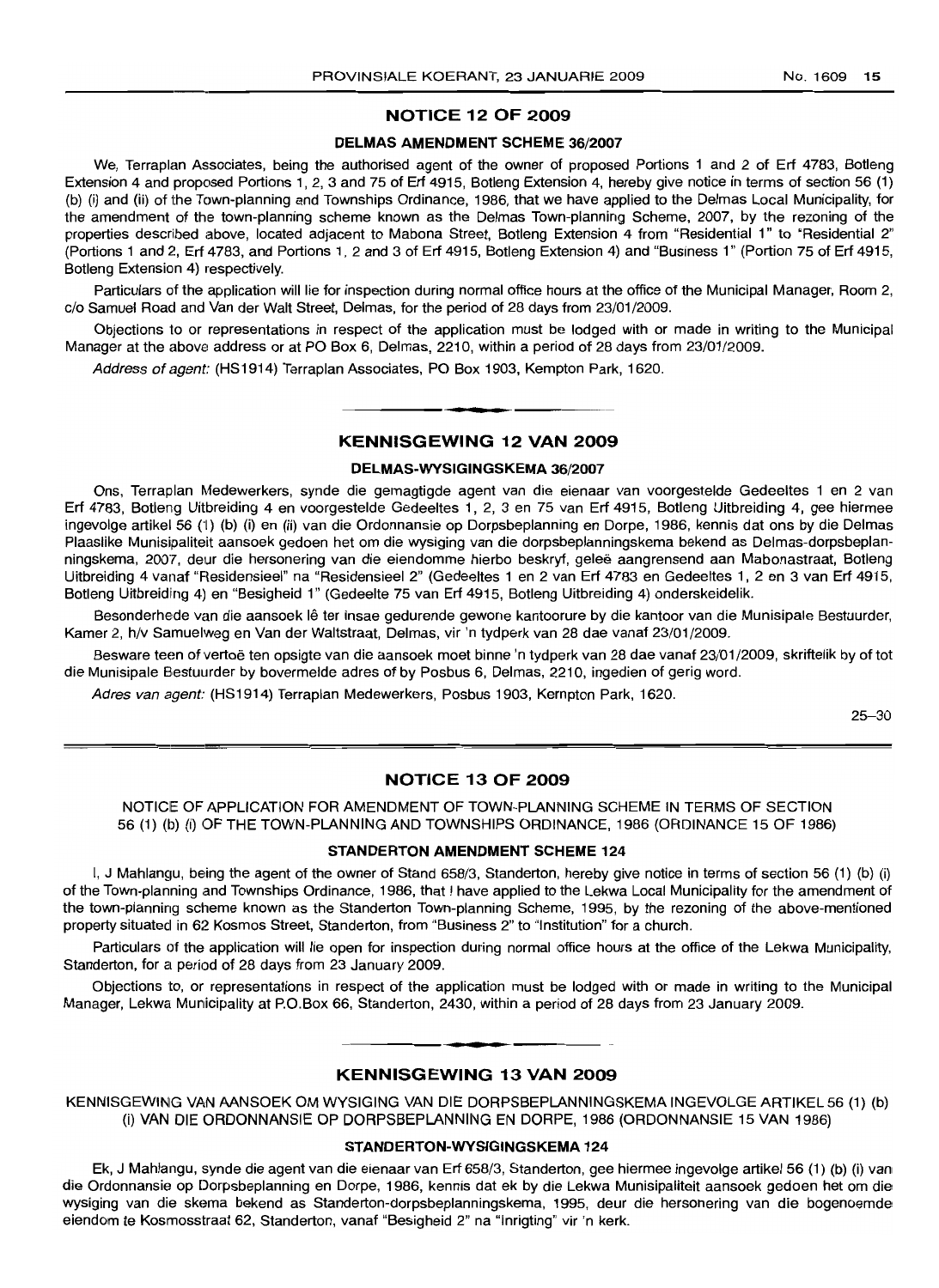Besonderhede van die aansoek lê ter insae gedurende normale kantoorure by die kantoor van die Lekwa Munisipaliteit. Standerton, vir 'n verdere tydperk van 28 dae vanaf 23 Januarie 2009.

Besware teen of vertoë ten opsigte van die aansoek moet binne 'n tydperk van 28 dae vanaf 23 Januarie 2009 skriftelik by die Munisipale Bestuurder, Lekwa Munisipaliteit, Posbus 66, Standerton, 2430, ingedien of gerig word.

23-30

#### NOTICE 14 OF 2009

NOTICE OF APPLICATION FOR AMENDMENT OF THE EMALAHLENI TOWN PLANNING SCHEME, 2001, IN TERMS OF SECTION 56 (1) (b) (i) OF THE TOWN PLANNING AND TOWNSHIPS ORDINANCE, 1986

#### eMALAHLENI AMENDMENT SCHEME 1161

I, Maria Elizabeth Human TRP(SA), being the authorised agent of the owner of Erf 1819, eMalahleni Extension 8, hereby give notice in terms of section 56 (1) (b) (i) of the Town-planning and Townships Ordinance, 1986, that I have applied to the eMalahleni Local Municipality for the amendment of the town-planning scheme known as the eMalahleni Town-planning Scheme, 1991, by the rezoning of the erf described above, situated on 65 Watermeyer Street, from "Residential 1" to "Special" with annexure 417 for light industrial.

Particulars of the application will lie for inspection during normal office hours at the office of the Chief Town Planner, Third Floor, Civic Centre, Mandela Avenue, eMalahleni, for a period of 28 days from 23 January 2009.

Objections to or representations in respect of the application must be lodged with or made in writing to the Municipal Manager at the above address or at P O Box 3, eMalahleni, 1035, within a period of 28 days from 23 January 2009.

Address of applicant: TownScape Planning Solutions cc, P O Box 375, River Crescent, 1042. Tel. (013) 656-0554.

#### KENNISGEWING 14 VAN 2009

**•**

KENNISGEWING VAN AANSOEK OM WYSIGING VAN DIE EMALAHLENI-DORPSBEPLANNINGSKEMA, 1991, INGEVOLGE ARTIKEL 56 (1) (b) (i) VAN DIE ORDONNANSIE OP DORPSBEPLANNING EN DORPE, 1986

#### eMALAHLENI-WYSIGINGSKEMA 1161

Ek, Maria Elizabeth Human SS(SA), synde die gemagtigde agent van die eienaar van Erf 1819, eMalahleni Uitbreiding 8, gee hiermee ingevolge artikel 56 (1) (b) (i) van die Ordonnansie op Dorpsbeplanning en Dorpe, 1986, kennis dat ek by die eMalahleni Plaaslike Munisipaliteit aansoek gedoen het om die wysiging van die dorpsbeplanningskema, bekend as die eMalahleni-dorpsbeplanningskema, 1991, deur die hersonering van die eiendom hierbo beskryf, geleë te Watermeyerstraat 65, vanaf "Residensieel 1" na "Spesiaal" met bylaag 417 vir ligte industrieel.

Besonderhede van die aansoek lê ter insae gedurende gewone kantoorure by die Hoof Stadsbeplanner, Derdevloer, Burgersentrum, Mandelarylaan, eMalahleni, vir 'n tydperk van 28 dae vanaf 23 Januarie 2009.

Besware teen of vertoe ten opsigte van die aansoek moet binne 'n tydperk van 28 dae vanaf 23 Januarie 2009 skriftelik tot die munisipale bestuurder by bovermelde adres of by Posbus 3, eMalahleni, 1035, ingedien of gerig word.

Adres van applikant: TownScape Planning Solutions cc, Posbus 375, River Crescent, 1042. Tel. (013) 656-0554.

23-30

#### NOTICE 15 OF 2009

#### LYDENBURG AMENDMENT SCHEME 255/1995

NOTICE OF APPLICATION FOR THE AMENDMENT OF TOWN-PLANNING SCHEME IN TERMS OF SECTION 56 (1) (b) (i) OF THE TOWN-PLANNING AND TOWNSHIPS ORDINANCE, 1986 (ORDINANCE 15 OF 1986)

We, Nuplan Development Planners, being the authorised agent of the intended owner of  $\pm$  6 hectare portion of the Remaining Extents of Portion 39 of the Farm Townlands of Lydenburg 31-JT, hereby gives notice in terms of section 56 (1) (b) (i) of the Town-planning and Townships Ordinance, 1986 (Ordinance 15 of 1986), that we have applied to the Thaba Chweu Local Municipality (Lydenburg Administrative Unit) for the amendment of the town-planning scheme known as Lydenburg Townplanning Scheme, 1995, by the rezoning of the properties described above, situated alongside Keet Street, Lydenburg from "Agriculture" to "Educational" for purposes of a school.

Particulars of the application will lie open for inspection during normal office hours at the office of the Municipal Manager, Thaba Chweu Local Municipality, Sentraal Street, Lydenburg, for a period of 28 days from 23 January 2009.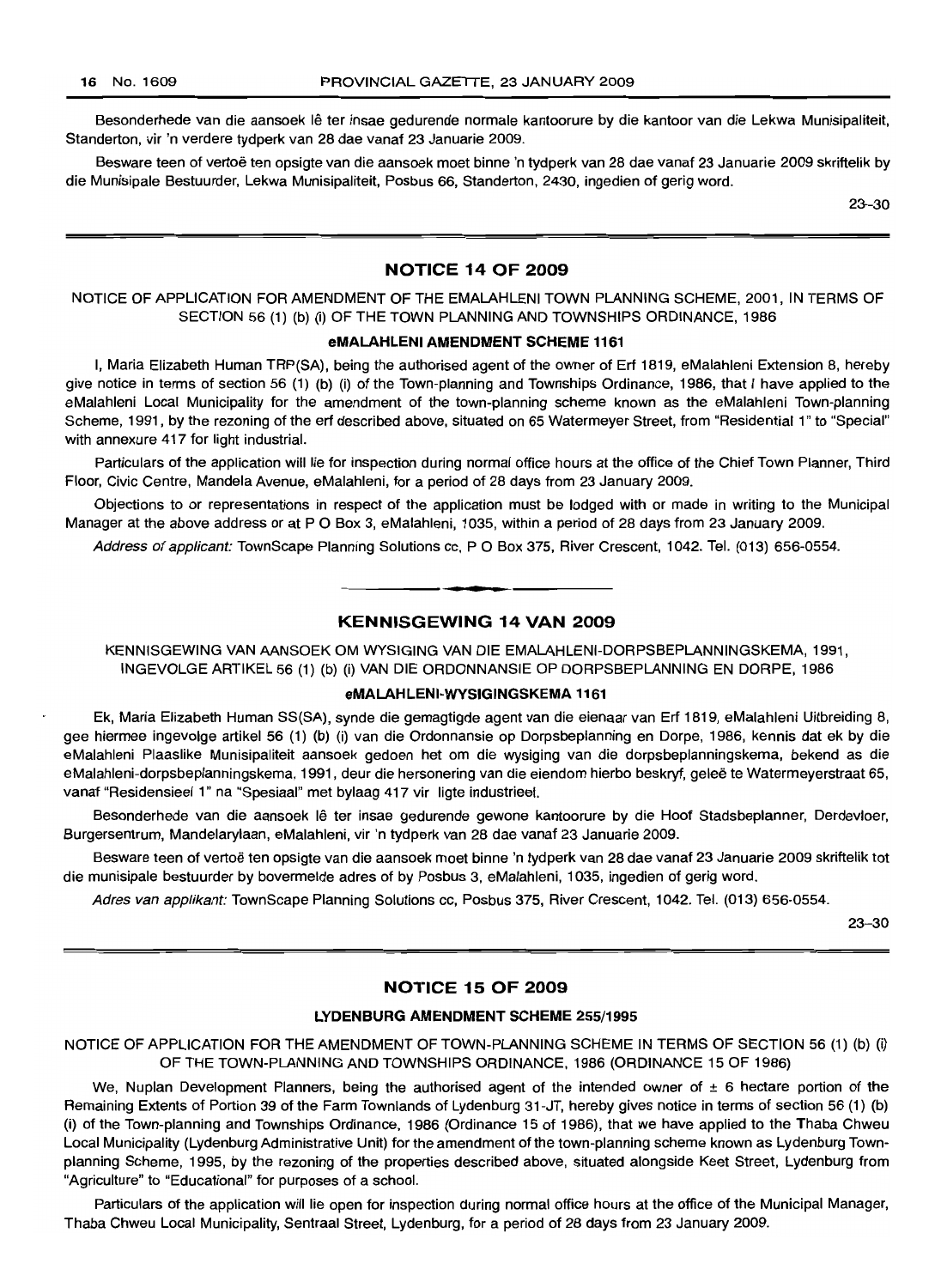Objections to, or representations in respect of the application must be lodged with or made in writing to the Municipal Manager at the above address or at Thaba Chweu Local Municipality, P.O. Box 61, Lydenburg, 1120, within a period of 28 days from 23 January 2009 (not later than 23 February 2009).

Address of agent: Nuplan Development Planners, P.O. Box 2555, Nelspruit, 1200. Tel. (013) 752-3422, Fax (013) 752-5795, E-mail: nuplan@mweb.co.za

Ref. ENTH-WS-D03

## **KENNISGEWING 15 VAN 2009**

**•**

#### **LYDENBURG-WYSIGINGSKEMA 255/1995**

KENNISGEWING VAN AANSOEK OM WYSIGING VAN DORPSBEPLANNINGSKEMA INGEVOLGE ARTIKEL 56 (1) (b) (i) VAN DIE ORDONNANSIE OP DORPSBEPLANNING EN DORPE, 1986 (ORDONNANSIE 15 VAN 1986)

Ons, Nuplan Development Planners, synde die gemagtigde agent van die voornemende eienaar van 'n ± 6 hektaar gedeelte van Hesterende Gedeeltes van Gedeelte 39 van die plaas Lydenburg-dorpsgronde 31-JT, hiermee ingvolge artikel 56 (1) (b) (i) van die Ordonnansie op Dorpsbeplanning en Dorpe, 1986 (Ordonnansie 15 van 1986), kennis dat ons by die Thaba Chweu Plaaslike Munisipaliteit (Lydenburg Administratiewe Eenheid) aansoek gedoen het om die wysiging van die dorpsbeplanningskema, bekend as Lydenburg-dorpsbeplanningskema, 1995, deur die hersonering van die eiendomme hierbo beskryf, gelee langs Keetstraat , Lydenburg, vanaf "Landbou" na "Opvoedkundig" vir doeleindes van 'n skool.

Besonderhede van bogenoemde aansoek lê ter insae gedurende gewone kantoorure by die kantoor van die Munisipale Bestuurder, Munisipale Kantore, Thaba Chweu Plaaslike Munisipaliteit,Sentraalstraat, Lydenburg, vir 'n tydperk van 28 dae vanaf 23 Januarie 2009.

Besware teen of vertoe ten opsigte van die aansoek moet binne 'n tydperk van 28 dae vanaf 23 Januarie 2009 (nie later as 20 Februarie 2009), skriftelik by of tot die Munisipale Bestuurder by bovermelde adres of Thaba Chweu Plaaslike Munisipaliteit, Posbus 61, Lydenburg, 1120, ingedien of gerig word.

Adres van agent: Nuplan Development Planners, Posbus 2555, Lydenburg, 1200. Tel. (013) 752-3422. Faks (013) 752-5795. E-pos: nuplan@mweb.co.za

Verw. ENTH-WS-003

23-30

#### **NOTICE 16 OF 2009**

SCHEDULE 8

#### [Regulation 11 (2)]

NOTICE OF APPLICATION FOR AMENDMENT OF TOWN-PLANNING SCHEME IN TERMS OF SECTION 56 (1) (b) (i) OF THE TOWN-PLANNING AND TOWNSHIPS ORDINANCE, 1986 (ORDINANCE 15 OF 1986)

#### **DAVEL AMENDMENT SCHEME 531**

I. Daniel Olivier, being the authorised agent of the owner of Erf 270, Davel, hereby give notice in terms of section 56 (1) (b) (i) of the Town-planning and Townships Ordinance, 1986, that I have applied to the Msukaligwa Municipality for the amendment of the town-planning scheme known as Davel Town-planning Scheme, 1982, by the rezoning of the property described above, situated at Erf 270, Davel, from "Residential 1" to "Business 1".

Particulars of the application will lie for inspection during normal office hours at the office of the Municipal Manager, Civic Centre, Taute Street, Ermelo, for a period of 28 days from 23 January 2009.

Objections to or representations in respect of the application must be lodged with or made in writing to the Municipal Manager at the above address or at PO Box 48, Ermelo, 2350, within a period of 28 days from 23 January 2009.

Address of agent: Pieter Stoffberg Inc., P O Box 41, Ermelo, 2350. Tel. (017) 819-7542.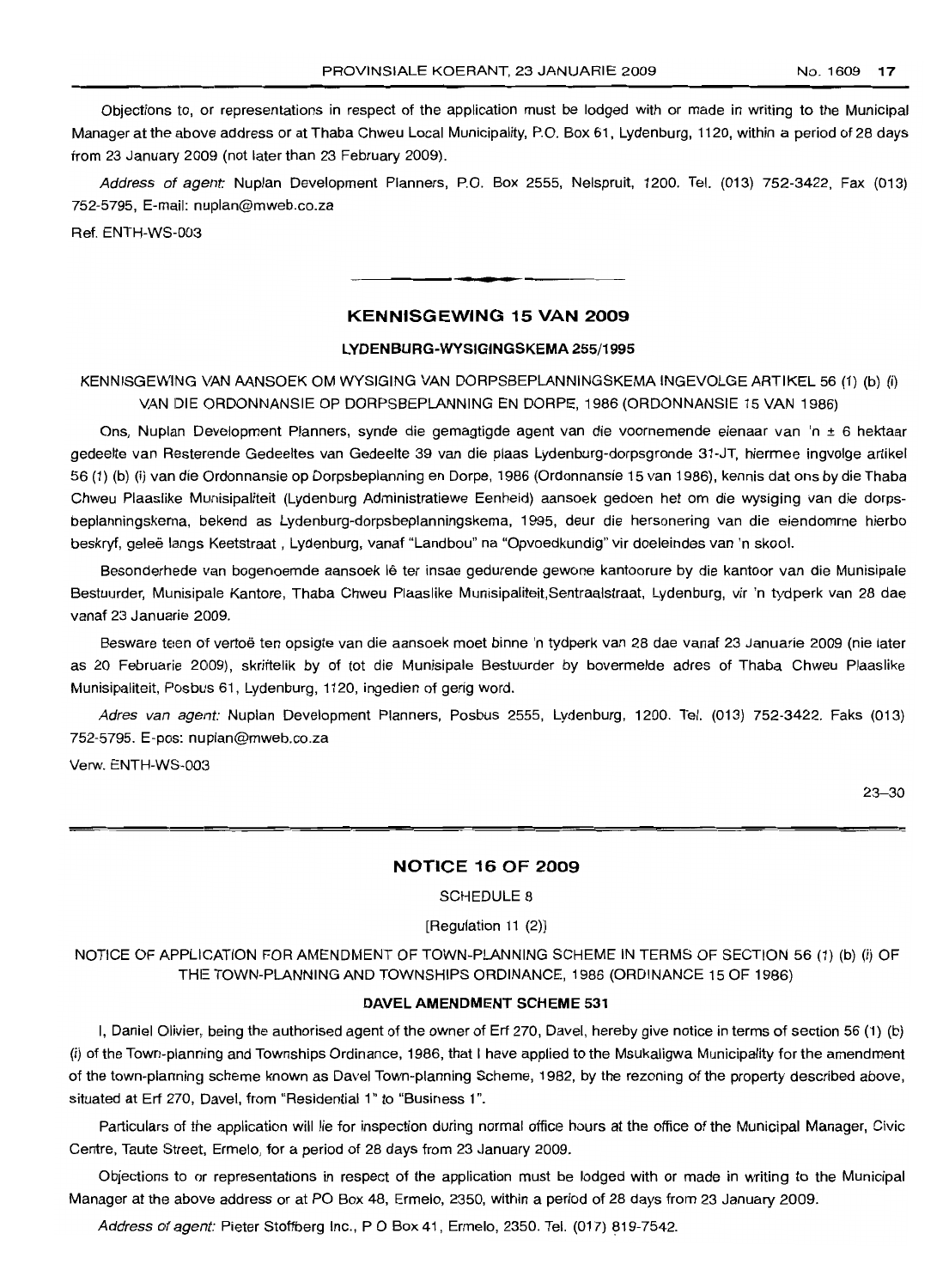#### **KENNISGEWING 16 VAN 2009**

BYLAE 8

[Regulasie 11 (2)]

KENNISGEWING VAN MNSOEK OM WYSIGING VAN DIE DORPSBEPLANNINGSKEMA INGEVOLGE ARTIKEL 56 (1) (b) (i) VAN DIE ORDONNANSIE OP DORPSBEPLANNING EN DORPE, 1986 (ORDONNANSIE 15 VAN 1986)

#### **DAVEL-WYSIGINGSKEMA 531**

Ek, Daniel Olivier, synde die gemagtide agent van die eienaars van Erf 270, Davel, gee hiermee ingevolge artikel 56 (1) (b) (i) van die Ordonnansie op Dorpsbeplanning en Dorpe, 1986, kennis dat ek by die Msukaligwa Munisipaliteit aansoek gedoen het om die wysiging van die dorpsbeplanningskema bekend as Davel-dorpsbeplannningskema, 1982, deur die hersonering van eiendom hierbo beskryf, geleë te Erf 270, Davel, vanaf "Residensieel 1" na "Besigheid 1".

Besonderhede van die aansoek lê ter insae gedurende gewone kantoorure by die kantoor van die Munisipale Bestuurder, Burgersentrum, Tautestraat, Ermelo, vir 'n tydperk van 28 dae vanaf 23 Januarie 2009.

Besware teen of vertoë ten opsigte van die aansoek moet binne 'n tydperk van 28 dae vanaf 23 Januarie 2009 skriftelik by of tot die Munisipale Bestuurder by bovermelde adres of by Posbus 48, Ermelo, 2350, ingedien of gerig word.

Adres van agent: Pieter Stoffberg Ing., Posbus 41, Ermelo, 2350. Tel. (017) 819-7542.

23-30

#### **NOTICE 17 OF 2009**

NOTICE OF 2009

#### SECUNDA AMENDMENT **SCHEME 130**

NOTICE OF APPLICATION FOR AMENDMENT OF TOWN PLANNING SCHEME IN TERMS OF SECTION 56 (1) (b) (i) OF THE TOWN-PLANNING AND TOWNSHIPS ORDINANCE, 1986 (ORDINANCE 15 OF 1986)

I, Johannes Hendrik Schoeman, being the authorised agent of the owner of Erf 1631, Secunda Extension 2, hereby give notice in terms of section 56 (1) (b) (i) of the Town-planning and Townships Ordinance, 1986, that I have applied to the Govan Mbeki Local Municipality for the amendment of the town-planning scheme known as Secunda Town-planning Scheme, 1993, by the rezoning of the property described above, situated in No. 9 Archbell Street, approximately 100 m east of Trichardt Avenue, from "Residential 1" to "Residential 3".

Particulars of the application will lie for inspection during normal office hours at the office of the Municipal Manager: Municipal Offices, Central Business District, Secunda, for a period of 28 days from 23 January 2009 (the date of first publication of this notice).

Objections to or representations in respect of the application must be lodged with or made in writing to the Municipal Manager: Govan Mbeki Local Municipality, at the above address or at Private Bag X1017, Secunda, 2302, within a period of 28 days from 23 January 2009.

Address of owner: C/o The African Planning Partnership, PO Box 2256, Boksburg, 1460. Tel. (011) 918-0100.

# **• KENNISGEWING 17 VAN 2009**

KENNISGEWING VAN 2009

#### **SECUNDA-WYSIGINGSKMEA 130**

KENNISGEWING VAN AANSOEK OM WYSIGING VAN DORPSBEPLANNINGSKEMA, INGEVOLGE ARTIKEL 56 (1) (b) (i) VAN DIE ORDONNANSIE OP DORPSBEPLANNING EN DORPE, 1986 (ORDONNANSIE 15 VAN 1986)

Ek, Johannes Hendrik Schoeman, synde die gemagtigde agent van die eienaar van Erf 1631, Secunda Uitbreiding 2, gee hiermee ingevolge artikel 56 (1) (b) (i) van die Ordonnansie op Dorpsbeplanning en Dorpe, 1986, kennis dat ek by Govan Mbeki Plaaslike Munisipaliteit aansoek gedoen het om die wysiging van die dorpsbeplanningskema, bekend as die Secunda Dorpsbeplanningskema, 1993, deur die hersonering van die eiendom hierbo beskryf, qelee in Archbellstraat No.9, ongeveer 100 moos van Trichardtweg, vanaf "Residensieel 1" tot "Residensieel 3".

Besonderhede van die aansoek lê ter insae gedurende gewone kantoorure by die kantoor van die Munisipale Bestuurder: Munisipale Kantore, Sentrale Besigheidsgebied, Secunda, vir 'n tydperk van 28 dae vanaf 23 Januarie 2009 (die datum van eerste publikasie van hierdie kennisgewing).

Besware teen of vertoë ten opsigte van die aansoek moet binne 'n tydperk van 28 dae vanaf 23 Januarie 2009 skriftelik by of tot die Munisipale Bestuurder: Govan Mbeki Munisipaliteit, by bovermelde adres of by Privaatsak X1017, Secunda, 2302, ingedien of gerig word.

Adres van eienaar: Pia The African Planning Partnership, Posbus 2256, Boksburg, 1460. Tel. (011) 918-0100.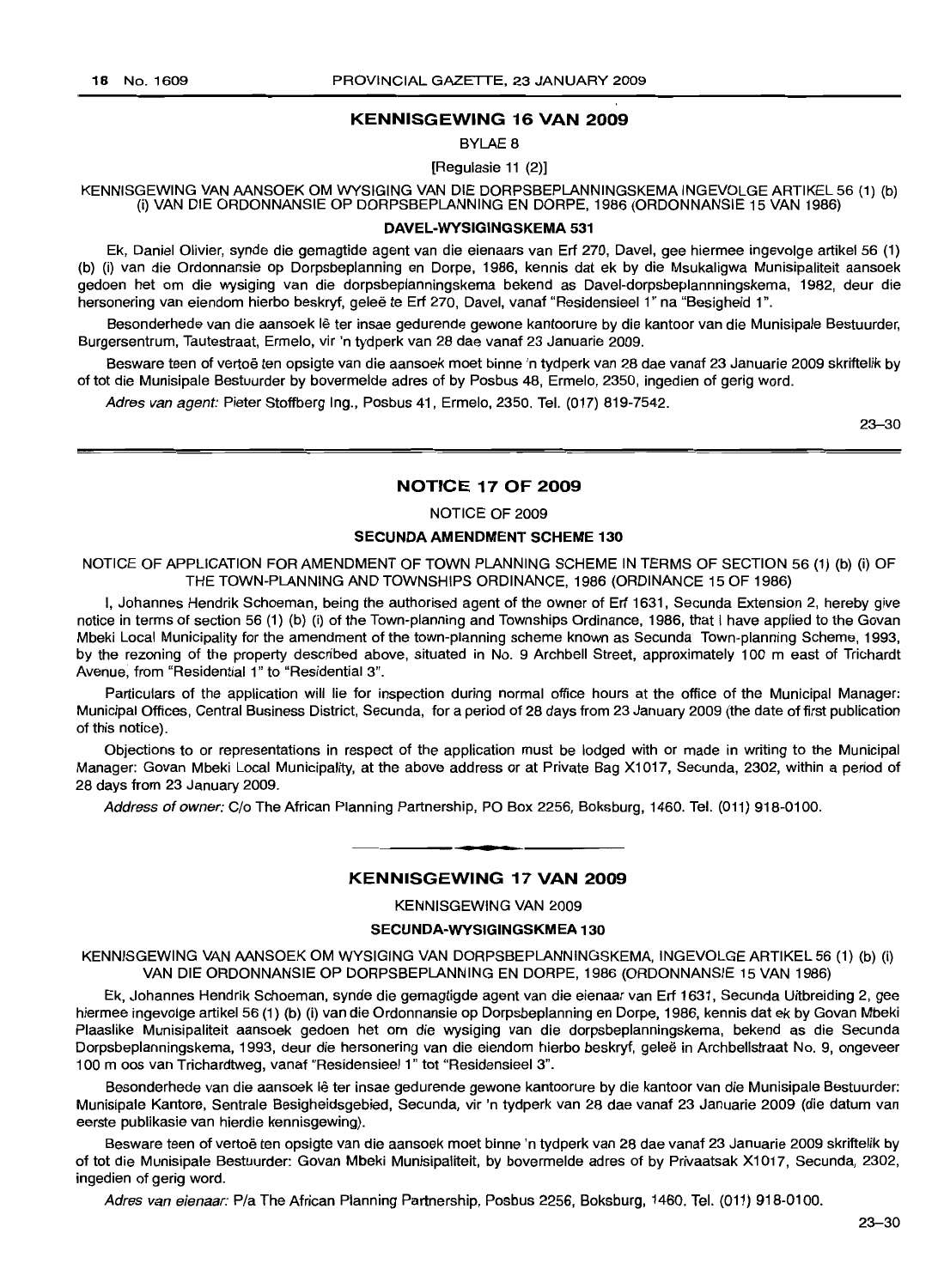# **LOCAL AUTHORITY NOTICES**

# **PI AASLIKE BESTUURSKENNISGEWINGS**

## **LOCAL AUTHORITY NOTICE 6**

SCHEDULE 16

#### [Regulation 16 (1)]

#### NOTICE OF INTENTION TO ESTABLISH TOWNSHIP BY LOCAL AUTHORITY

The Thaba Chweu Municipality, hereby gives notice in terms of section 108 (1) (a) of the Town-planning and Townships Ordinance, 1986 (Ordinance 15 of 1986), that it intends establishing a township consisting of the following erven on part of the Remaining Extent of Portion 39 of the farm Townlands of Lydenburg 31 J.T. to be known as Lydenburg Extension 86.

Residential 1: 195

Municipal: 1.

Private Open Space: 4.

Special: 3.

- For clubhouse and related facilities including sport and recreational;
- $-$  for horse stables and equestrian related activities including servant quarters;
- --- for access purposes including access control and entrance structure, refuse removal, access for emergency services.

Further particulars of the township will lie for inspection during normal office hours at the office of the Town Planner, Room 32, Technical & Engineering Services Department, Civic Centre, Thaba Chweu Municipality, 1 Central Street, Lydenburg, for a period of 28 days from 23 January 2009.

Objections to or representations in respect of the township must be lodged with or made in writing to the Town Planner in the above address or at P.O. Box 61, Lydenburg, 1120, within a period of 28 days from 23 January 2009.

Ref. No. L1545

#### **PLAASLIKE BESTUURSKENNISGEWING 6**

.**- .**

BYLAE 16

[Regulasie 16 (1)]

#### KENNISGEWING VAN VOORNEME DEUR PLAASLIKE BESTUUR OM DORP TE STIG

Die Thaba Chweu Munisipaliteit, gee hiermee ingevolge artikel 108 (1) (a) van die Ordonnansie op Dorpsbeplanning en Dorpe, 1986 (Ordonnansie 15 van 1986), kennis dat hy voornemens is om 'n dorp bestaande uit die volgende erwe op 'n Gedeelte van die Restant van Gedeelte 39 van die plaas Townlands of Lydenburg 31 J.T. en wat bekend sal sal staan as Lydenburg Uitbreiding 86 te stig:

Residensieel 1: 195

Munisipaal: 1.

Privaat Oop Ruimtes: 4.

Spesiaal: 3.

- Vir kllubhuis en verwante gebruike insluitende sport- en ontspanningsfasiliteite;
- --- vir perdestalle en berede (ruiter) verwante aktiwiteite insluitendebediende kwartiere;
- vir toegangdoeleindes insluitende toegangsbeheer en toegangstrukture, vullisverwydering en toegang vir nooddienste.

Nadere besonderhede van die dorp lê ter insae gedurende gewone kantoorure by die kantoor van die Stadsbeplanner, Kamer 32, Tegniese- en Ingenieursdienste, Departement, Burgersentrum, Thaba Chweu Munisipaliteit, Centralstraat 1, Lydenburg, vir 'n tydperk van 28 dae vanaf 23 Januarie 2009.

Besware teen of vertoë ten opsigte van die dorp moet skriftelik by of tot die Stadsbeplanner by bovermelde adres of Posbus 61, Lydenburg, 1120, binne 'n tydperk van 28 dae vanaf 23 Januarie 2009 ingedien of gerig word.

Verwys. No. L1545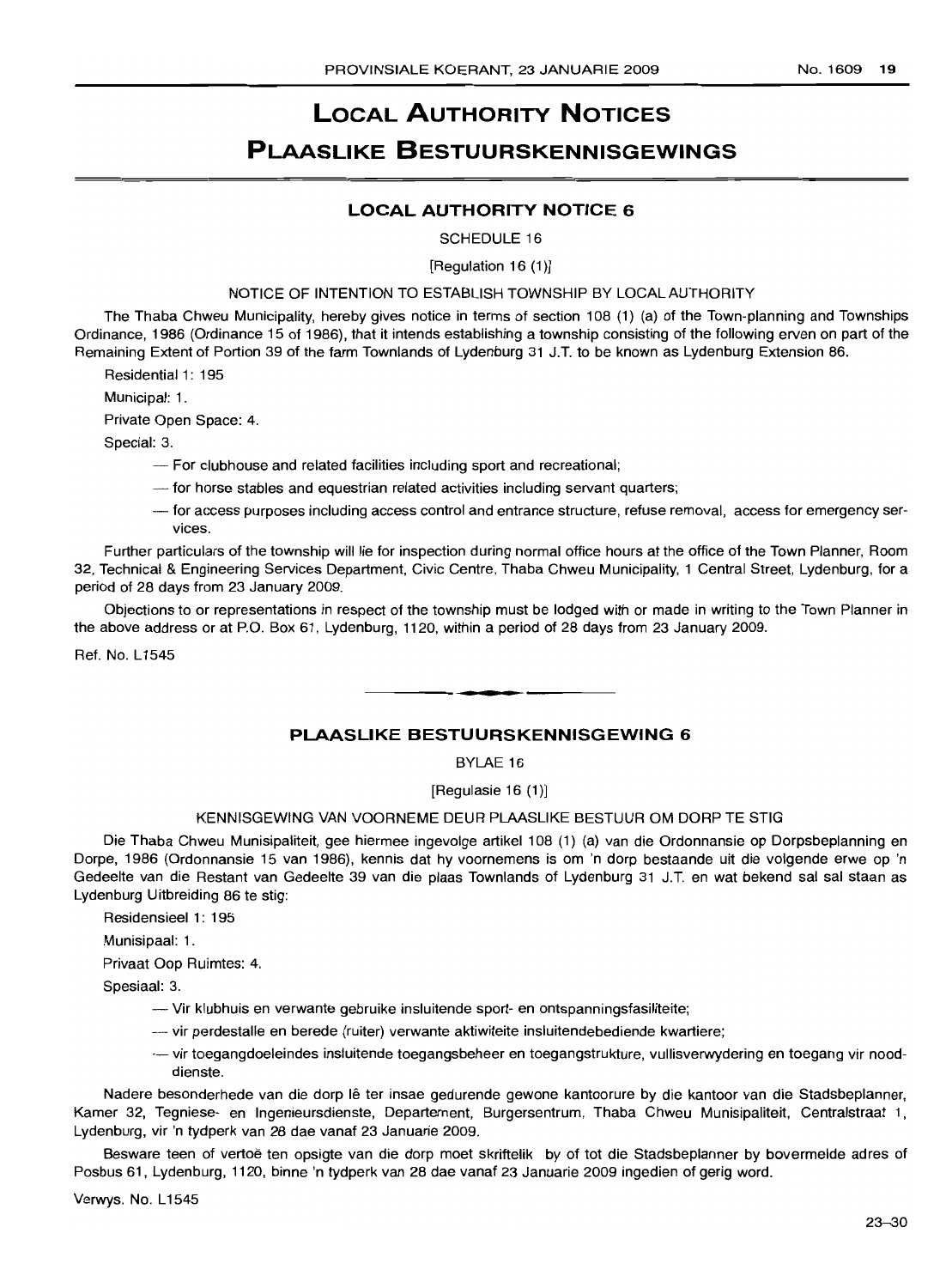#### **LOCAL AUTHORITY NOTICE 7**

CORRECTION NOTICE

Notice is hereby given that the Thaba Chweu Municipality, Lydenburg Administrative Unit amended the approved Conditions of Establishment for the township Mashishing Extension 6 as follows:

Conditions 3 (5), 3 (6), 3 (7), 3 (8), 3 (9) and 3 (10) are hereby cancelled. .**-.**

#### **PLAASLIKE BESTUURSKENNISGEWING 7**

#### REGSTELLENDE KENNISGEWING

Kennisgewing geskied hiermee dat die Thaba Chweu Munisipaliteit, Lydenburg Administratiewe Eenheid die goedgekeurde stigtingsvoorwaardes vir die dorp Mashishing Uitbreiding 6 soos volg gewysig het:

Voorwaardes 3 (5),3 (6), 3 (7),3 (8), 3 (9) and 3 (10) word hiermee gekanselleer.

#### **LOCAL AUTHORITY NOTICE 8**

CORRECTION NOTICE

Local Authority Notice 15 is placed in Mpumalanga Provincial Gazette Extraordinary, No. 1501 dated 30 January 2008, pertaining the proclamation of Lydenburg Extension 47 as and approved township should be amended as follows:

The heading of the proclamation notice refers to "Proposed Lydenburg Extension 48" and it should read "Proposed Lydenburg Extension 47".

#### **LOCAL AUTHORITY NOTICE 9**

#### **THABA CHWEU MUNICIPALITY** (LYDENBURG **ADMINISTRATIVE UNIT) LYDENBURG**

#### **AMENDMENT SCHEME** 205/1995

#### NOTICE OF APPROVAL

Notice is hereby given in terms of section 57 (1) (a) of the Town-planning and Townships Ordinance, 1986 (Ordinance 15 of 1986), as amended, that the Thaba Chweu Municipality has approved the amendment of the Lydenburg Town-planning Scheme, 1995, by the re-zoning of Erf 425, Lydenburg Township from "Residential 1" to "Residential 2".

Map 3 and the scheme clauses are filed with the Regional Director, Department of Agriculture and Land Administration of the Province of Mpumalanga, Nelspruit, and the Director, Technical and Engineering Services, Thaba Chweu Municipality, Sentraal Street, Lydenburg, and are open for inspection during normal office hours.

This amendment scheme is known as Lydenburg Amendment Scheme 205/1995 and shall come into operation on the date of publication of this notice.

#### I.M. **MOSHOADIBA, Municipal Manager**

P.O. Box 61, Lydenburg, 1120

#### **LOCAL AUTHORITY NOTICE 10**

#### **GOVAN MBEKI MUNICIPALITY**

#### PERMANENT CLOSURE OF STREETS AND A PORTION OF A PARK IN SECUNDA EXTENSION 23

It is hereby notified in terms of section 67 (3) of the Local Government Ordinance, 1939 (Ordinance 17 of 1939), as amended, that the Govan Mbeki Municipality propose to permanently close the following streets, portions of streets and a portion of a park in Secunda Extension 23:

Emily Hobhouse Street, Barry Hertzog Street, Somerset Street - partial closure, Hugenote Street, Stella Street, Herschell Street, Burchell Street, Barney Barnato Street - partial closure, Leerdam Street and a 1 003.9 m<sup>2</sup> portion of Park Stand 8199.

Particulars of the proposed closures are open for inspection during normal office hours at the offices of the Department Technical and Engineering Services, Municipal Office, Secunda, for a period of 32 (thirty-two) days from the date of publication of this notice.